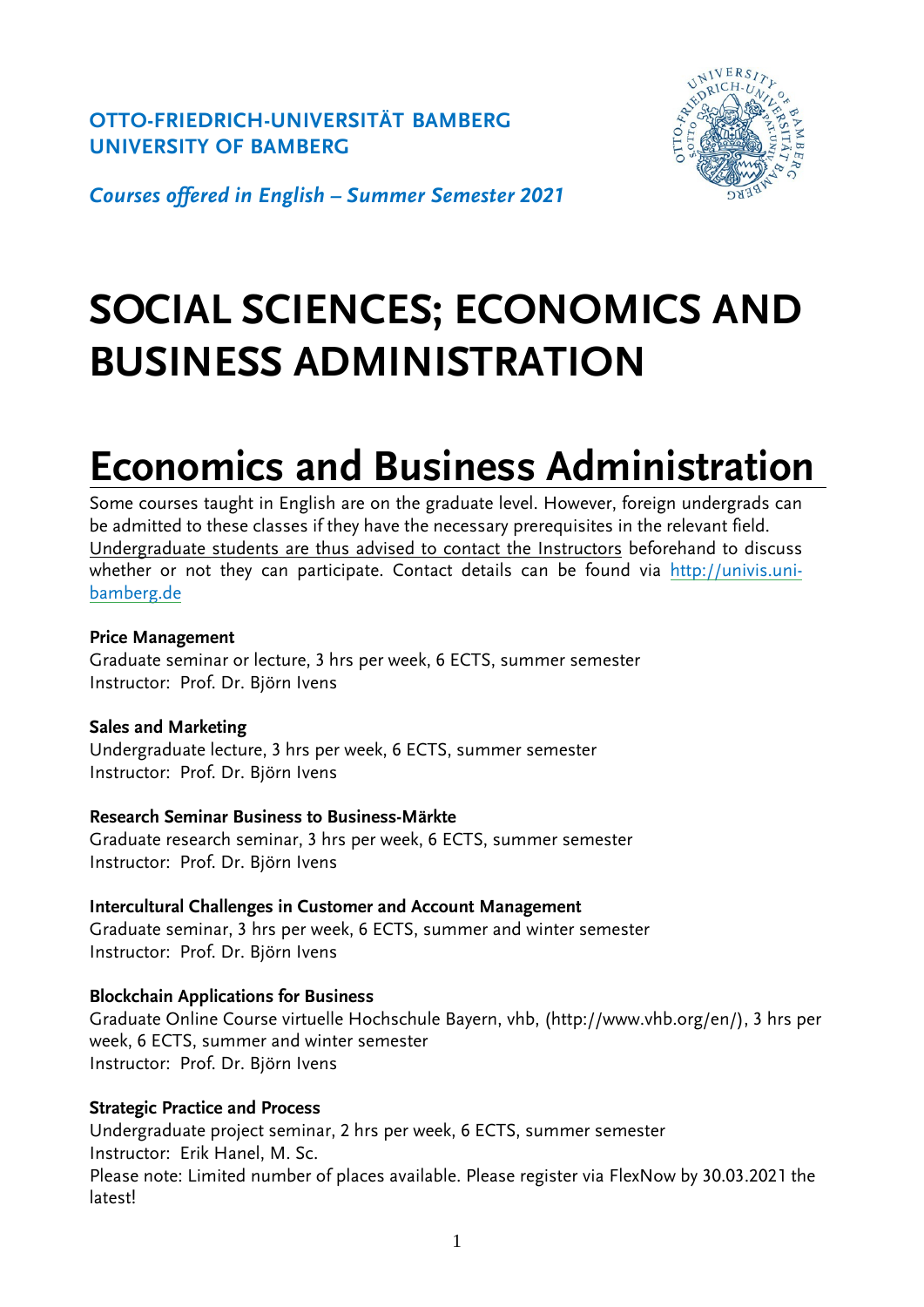#### **Personal Wealth Management**

Undergraduate lecture, 2 hrs per week, 6 ECTS, summer semester Instructor: Dr. Tobias Kaufmann

#### **Human Resource Development**

Undergraduate seminar and exercise, 3 hrs per week, 6 ECTS, summer semester Instructor: Prof. Dr. Maike Andresen

#### **Organisational Behaviour**

Undergraduate seminar and exercise, 3 hrs per week, 6 ECTS, summer semester Instructor: Prof. Dr. Maike Andresen

#### **International Dimensions of Human Resource Management**

Graduate seminar and exercise, 3 hrs per week, 6 ECTS, summer semester Instructor: Prof. Dr. Maike Andresen

#### **Research Seminar in Human Resource Management**

Graduate seminar and exercise, 3 hrs per week, 6 ECTS, summer semester Instructor: Prof. Dr. Maike Andresen

#### **European Human Resource Management Programme A**

Graduate seminar, 9 hrs per week, 18 ECTS, summer semester Instructor: Prof. Dr. Maike Andresen

## **European Human Resource Management Programme B**

Graduate seminar, 3 hrs per week, 6 ECTS, summer semester Instructor: Prof. Dr. Maike Andresen

## **European Human Resource Management Programme C**

Graduate seminar, 3 hrs per week, 6 ECTS, summer semester Instructor: Prof. Dr. Maike Andresen

## **Implementation and Diffusion of Innovations**

Graduate lecture, multimedia-based learning simulation, case studies, learning videos, 2 hrs per week, 6 ECTS, summer semester Instructor: Prof. Dr. Alexander Fliaster; Academic research assistant

#### **Research Seminar on International Innovation Strategies**

Graduate lecture, case studies, learning videos, 3 hrs per week, 6 ECTS, summer semester Instructor: Prof. Dr. Alexander Fliaster; Academic research assistant

## **Organizational Innovativeness and Creativity**

Graduate lecture, case studies, learning videos, 2 hrs per week, 6 ECTS, summer semester Instructor: Prof. Dr. Alexander Fliaster; Academic research assistant

#### **International Finance**

Graduate lecture and practicals, 2 hrs per week, 6 ECTS, summer semester Instructor: Prof. Dr. Matthias Muck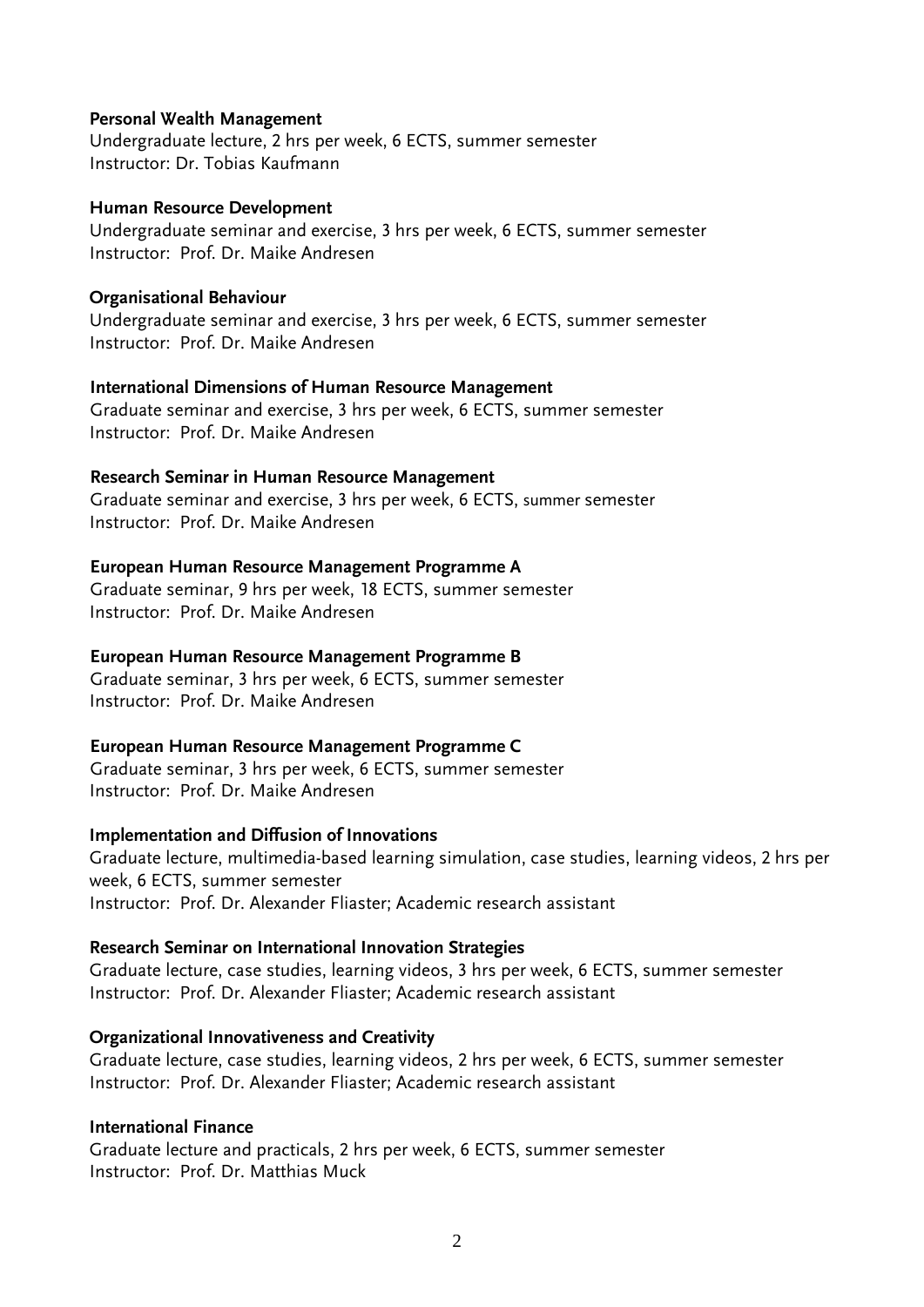#### **Insurance and Asset Management**

Graduate lecture and case discussions, 2 hrs per week, 6 ECTS, summer semester Instructor: Prof. Dr. Michael Herold

#### **Grand Challenges: Organizational Perspectives and Response**

Graduate seminar, 3 hrs per week, 6 ECTS, summer semester Instructor: Prof. Dr. Martin Friesl

#### **Strategic Renewal and Organizational Transformation**

Graduate seminar, 3 hrs per week, 6 ECTS, summer semester Instructor: Prof. Dr. Martin Friesl

#### **Strategic Practice and Process**

Graduate seminar, 2 hrs per week, 6 ECTS, summer semester Instructor: Prof. Dr. Martin Friesl

#### **Applied Economics of Education**

Graduate lecture and excercise, 2 hrs per week, 6 ECTS, summer semester Instructor: Prof. Dr. Guido Heineck

#### **Advanced Microeconomics**

Graduate lecture and exercise, 2 hrs per week, 6 ECTS, summer semester Instructor: Prof. Dr. Florian Herold

## **Incentives and Behavior**

Graduate seminar, 2 hrs per week, 6 ECTS, summer semester Instructor: Prof. Dr. Florian Herold

## **Introduction to European and International Economics**

Undergraduate lecture and tutorial, 4 hrs per week, 6 ECTS, summer semester Instructor: Dr. Philipp Mundt

#### **Introduction to International Finance**

Undergraduate lecture, 2 hrs per week, 6 ECTS, summer semester Instructor: Prof. Mishael Milaković, PhD

## **History of Economic Thought**

Undergraduate project seminar, 2 hrs per week, 6 ECTS, summer semester Instructor: Prof. Mishael Milaković, PhD

## **International Monetary Economics**

Graduate lecture, 2 hrs per week, 6 ECTS, summer semester Instructor: Prof. Mishael Milaković, PhD

## **The Economics of Inequality**

Graduate lecture and practicals, 4 hrs per week, 6 ECTS, summer semester Instructor: Prof. Mishael Milaković, PhD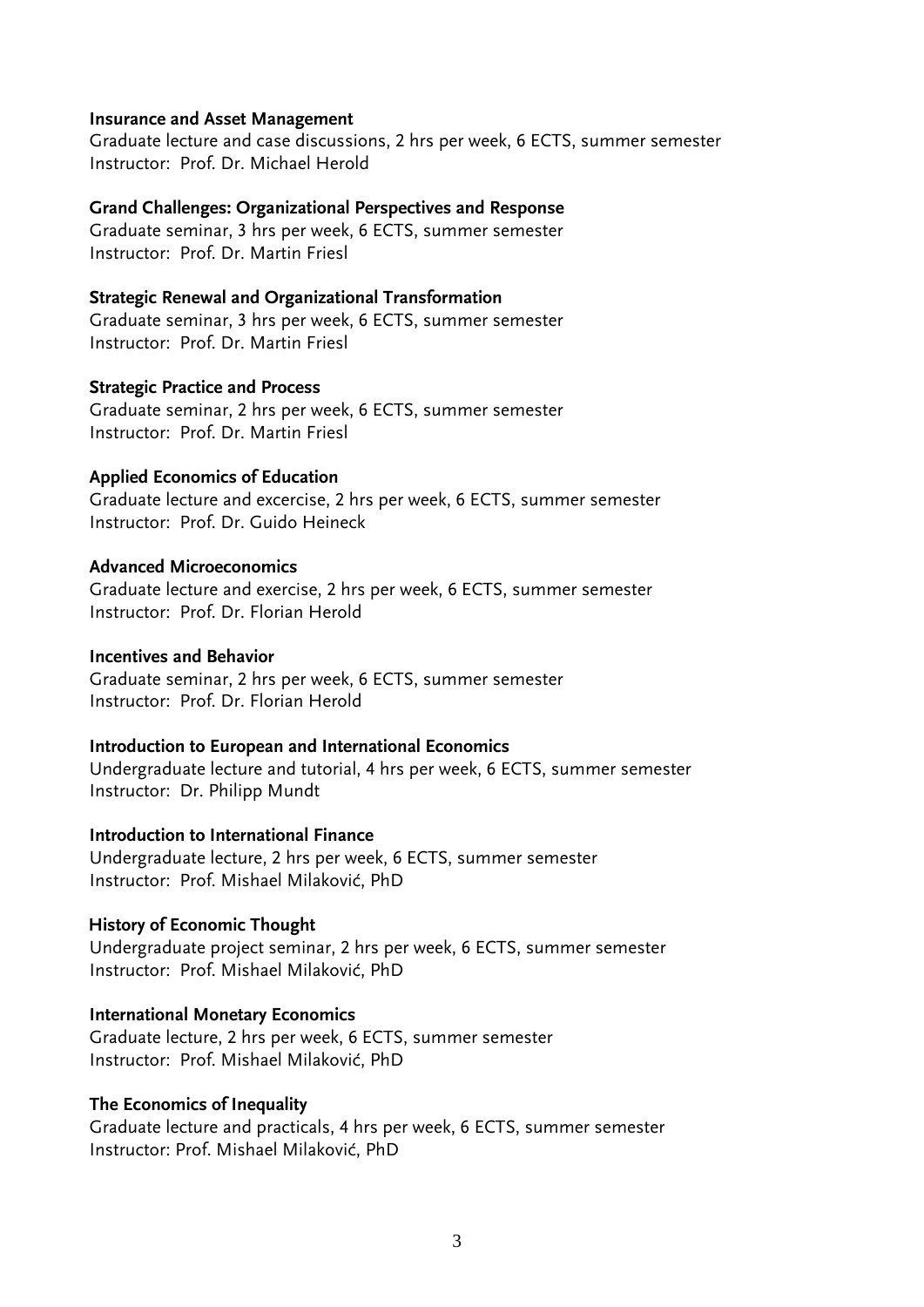#### **Monetary Policy in the Euro Area**

Undergraduate lecture, 2 hrs per week, 6 ECTS, summer semester Instructor: Prof. Dr. Christian R. Proaño

**Advanced Macroeconomics** Graduate lecture, 2 hrs per week, 6 ECTS, summer semester Instructor: Prof. Dr. Christian R. Proaño

#### **Applied Economic Research 2: Computational Macroeconomics**

Graduate lecture, 2 hrs per week, 6 ECTS, summer semester Instructor: Prof. Dr. Christian R. Proaño

#### **Applied Economic Research 3: Financial Macroeconomics**

Graduate lecture, 2 hrs per week, 6 ECTS, summer semester Instructor: Prof. Dr. Christian R. Proaño

#### **Applied Economic Research 4: Advanced Topics in Empirical Macroeconomics**

Graduate lecture, 2 hrs per week, 6 ECTS, summer semester Instructor: Prof. Dr. Christian R. Proaño

## **Advanced Industrial Economics**

Graduate lecture, 2 hrs per week, 6 ECTS, summer semester Instructor: Prof. Dr. Marco Sahm

## **Advanced Industrial Economics**

Graduate exercise, 2 hrs per week, n/n ECTS, summer semester Instructor: Arne Lauber, M.Sc.

#### **Games and Contracts**

Graduate lecture, 2 hrs per week, 6 ECTS, summer semester Instructor: Prof. Dr. Marco Sahm

#### **Games and Contracts**

Graduate exercise, 2 hrs per week, n/n ECTS, summer semester Instructor: Arne Lauber, M.Sc.

## **Statistics and Econometrics**

#### **Advanced Data Analysis with R**

Graduate exercise, 2 hrs per week, 4 ECTS, summer semester Instructor: Prof. Dr. Martin Messingschlager Please note: German or English (will be announced at the first session) Prerequisites: Statistics I+II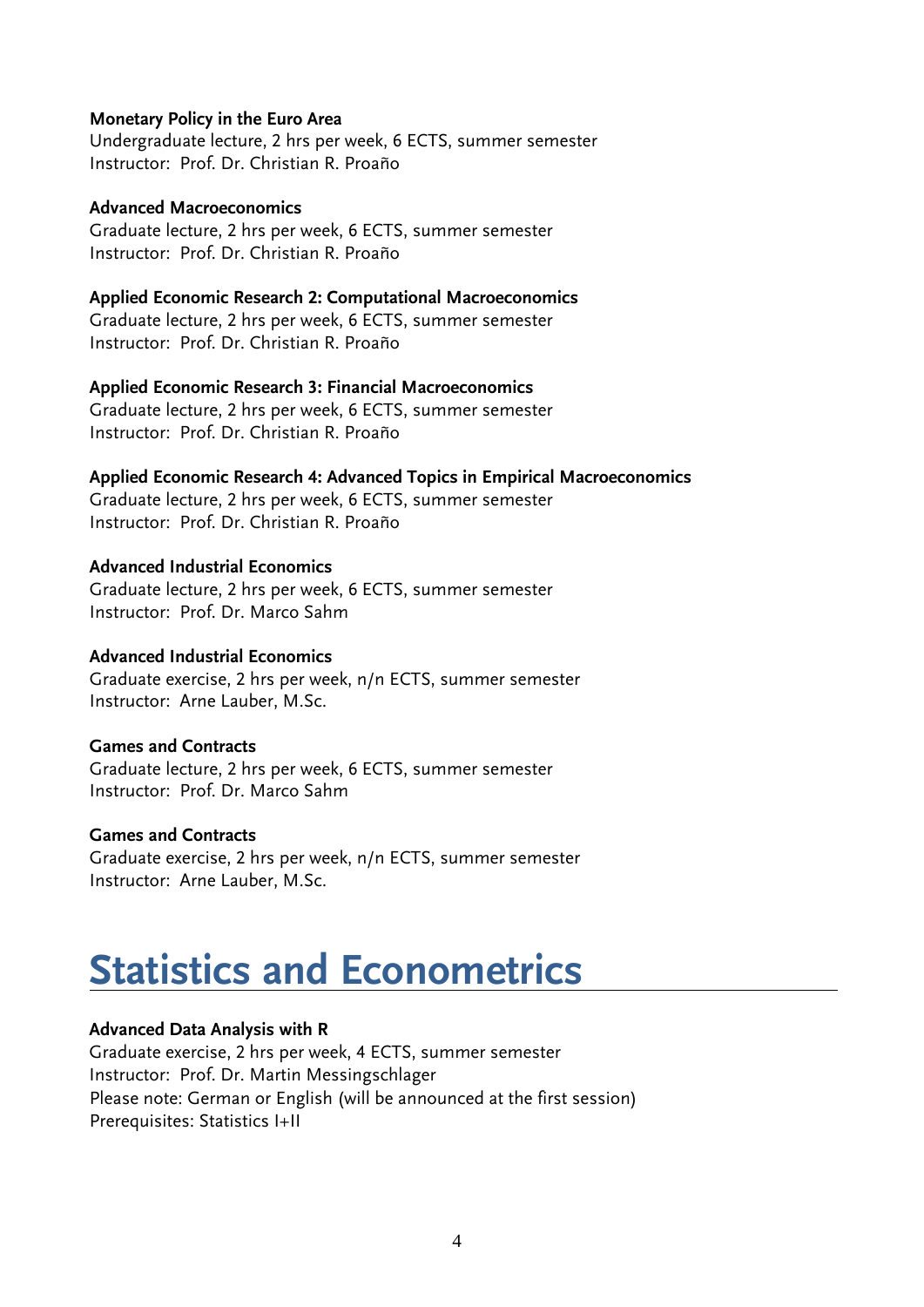#### **Introduction to Bayesian Statistics**

Graduate lecture and exercise, 4 hrs per week, 6 ECTS, summer semester Instructor: Prof. Dr. Martin Messingschlager Please note: German or English (will be announced at the first session) Prerequisites: Statistical Methods I+II

## **Business English**

#### **Business English II: Finance**

Language exercise, 2 hrs per week, 3 ECTS, summer semester Instructor: see on UnivIS

## **Business English IV: Organisational Behaviour**

Undergraduate exercise, 2 hrs per week, 3 ECTS, summer semester Instructor: see on UnivIS

#### **Business English VI: Public Speaking**

Language Exercise, 2 hrs per week, 3 ECTS, summer semester Instructor: see on UnivIS

#### **Business English VIII: Managerial Issues**

Graduate exercise, 2 hrs per week, 3 ECTS, summer semester Instructor: see on UnivIS

## **Political Science**

#### **Introduction to International and European Politics**

Introductory undergraduate intermediate seminar, 2 hrs per week, 5 ECTS, winter and summer semester

Instructor: Prof. Dr. Thomas Gehring, Prof. Dr. Monika Heupel

#### **International and European Politics**

Introductory undergraduate seminar, 2 hrs per week, 6 ECTS, winter and summer semester Instructor: Prof. Dr. Thomas Gehring, Prof. Dr. Monika Heupel

#### **International and European Politics**

Introductory undergraduate advanced seminar, 2 hrs per week, 8 ECTS, winter and summer semester Instructor: Prof. Dr. Thomas Gehring, Prof. Dr. Monika Heupel

## **International and European Politics I**

Graduate lecture, 2 hrs per week, 6 ECTS, summer semester Instructor: Prof. Dr. Thomas Gehring, Prof. Dr. Monika Heupel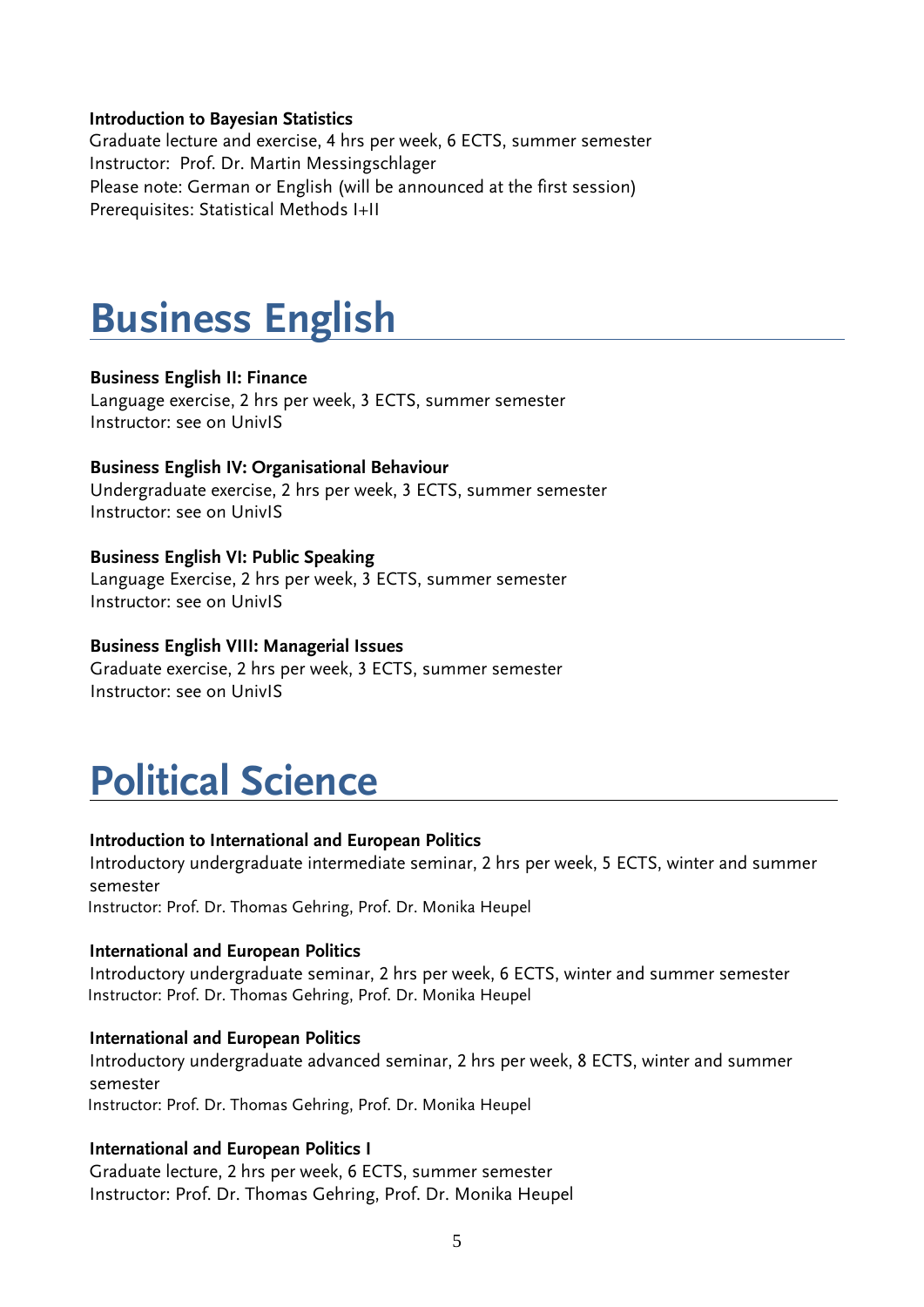#### **International and European Politics II**

Graduate seminar, 2 hrs per week, 8 ECTS, summer semester Instructor: Prof. Dr. Thomas Gehring, Prof. Dr. Monika Heupel Language: German or English

#### **Governance of Technological Systems: From Plan to Practice in Public Policy**

Undergraduate seminar, 2 hrs per week, 6 ECTS, winter and summer semester Instructor: Prof. Dr. Sofia Pagliarin

#### **Governance of Technological Systems: Analyzing Megaprojects**

Undergraduate seminar, 2 hrs per week, 8 ECTS, winter and summer semester Instructor: Prof. Dr. Sofia Pagliarin

#### **Governance of Technological Systems: Why things are Complex: An Introduction to the Complexity of Governance**

Undergraduate seminar, 2 hrs per week, 8 ECTS, winter and summer semester Instructor: Prof. Dr. Sofia Pagliarin

#### **Academic Skills**

Undergraduate seminar, 2 hrs per week, 4 ECTS, summer semester Instructor: Prof. Dr. Sofia Pagliarin

#### **Governance of Complex Technological Systems IV: Governance in the Digital Age**

Graduate seminar, 2 hrs per week, 8 ECTS, winter and summer semester Instructor: Prof. Dr. Sofia Pagliarin

#### **Qualitative Methods of Comparative Social Inquiry: Qualitative Methods of Social Inquiry**

Graduate seminar, 2 hrs per week, 8 ECTS, winter and summer semester Instructor: Prof. Dr. Sofia Pagliarin

## **Political Sociology (Basic Studies: 1st and 2nd year)**

Undergraduate seminar, 2 hrs per week, 6 ECTS, winter and summer semester Instructor: Prof. Dr. Marc Helbling Language: German/ English

#### **Political Sociology (Intermediate Studies: 3rd year)**

Undergraduate advanced seminar, 2 hrs per week, 8 ECTS, winter and summer semester Instructor: Prof. Dr. Marc Helbling Language: German or English

## **Political Sociology III (Advanced Studies: 4th and 5th year)**

Graduate advanced seminar, 2 hrs per week, 8 ECTS, winter and summer semester Instructor: Prof. Dr. Marc Helbling Language: German/ English

#### **Political Theory**

Undergraduate basic seminar and tutorial, 2 hrs per week, 5 ECTS, winter and summer semester Instructor: Prof. Dr. Johannes Marx Language: German/ English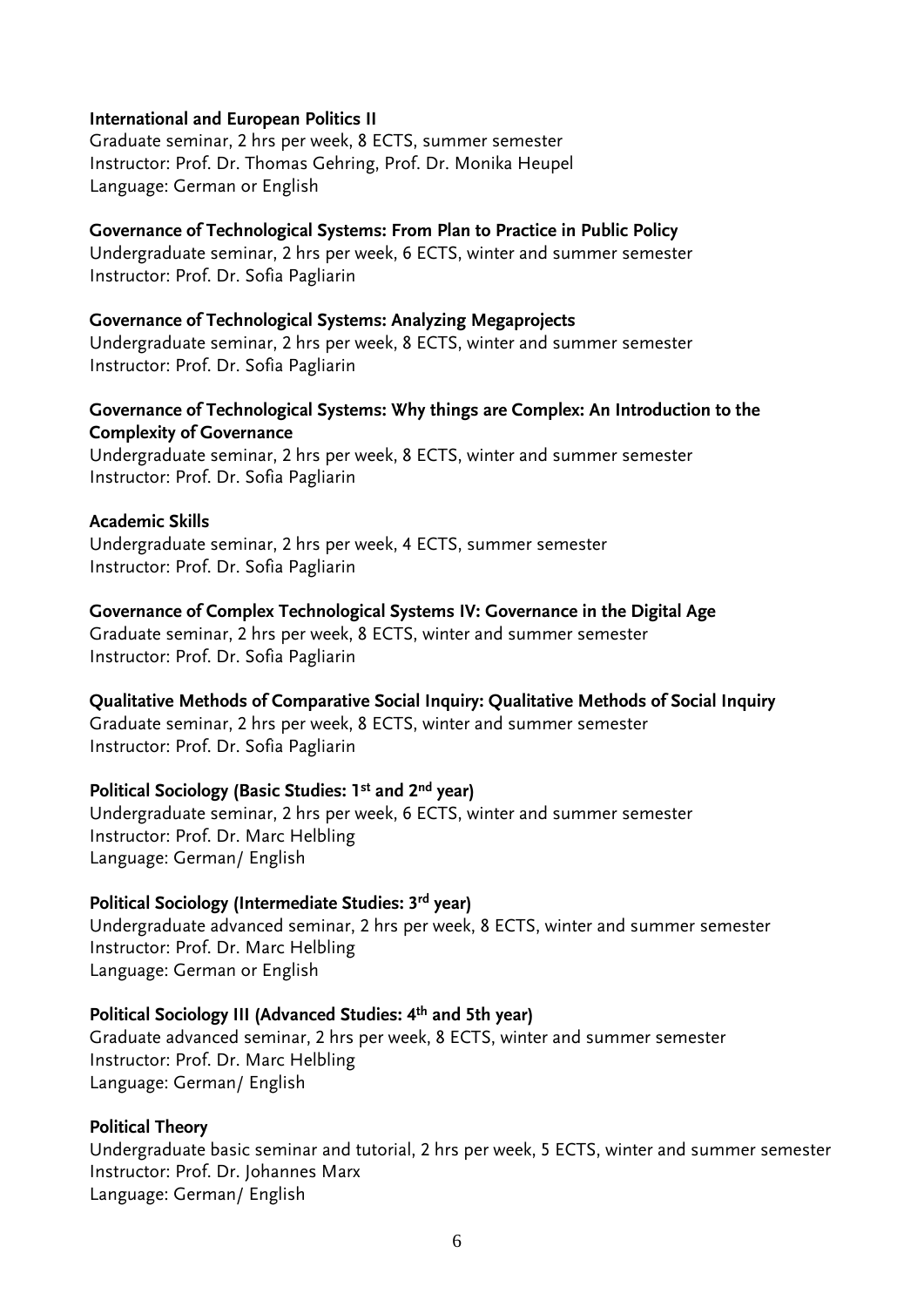#### **Selected Topics in Political Theory**

Undergraduate seminar, 2 hrs per week, 6 ECTS, winter and summer semester Instructor: Prof. Dr. Johannes Marx Language: German/ English

#### **Advanced Topics in Political Theory**

Undergraduate seminar, 2 hrs per week, 8 ECTS, winter and summer semester Instructor: Prof. Dr. Johannes Marx Language: German/ English

#### **Normative Political Theory: (Political Theory II)**

Graduate seminar, 2 hrs per week, 8 ECTS, summer semester Instructor: Prof. Dr. Johannes Marx Language: German/ English

## **Positive Political Theory: (Political Theory III)**

Graduate seminar, 2 hrs per week, 8 ECTS, summer semester Instructor: Prof. Dr. Johannes Marx Language: German/ English

## **Classic Works of Positive Political Theory: Political Theory IV**

Graduate seminar, 2 hrs per week, 8 ECTS, summer semester Instructor: Prof. Dr. Johannes Marx Language: German/ English

## **Political Theory V**

Graduate advanced seminar, 2 hrs per week, 8 ECTS, summer semester Instructor: Prof. Dr. Johannes Marx Language: German/ English

## **Comparative Politics: Introduction to Issues and Methods in Comparative Politics (1st and 2nd year)**

Undergraduate seminar-based introductory module, 2 hrs per week, 5 ECTS, winter and summer semester Instructor: Prof. Dr. Thomas Saalfeld Language: German or English

## **Selected Topics in Comparative Politics (1st and 2nd year)**

Undergraduate seminar-based module, 2 hrs per week, 6 ECTS, winter and summer semester Instructor: Prof. Dr. Thomas Saalfeld Language: German or English

## **Advanced Topics in Comparative Politics (3rd year)**

Undergraduate seminar-based module, 2 hrs per week, 8 ECTS, winter and summer semester Instructor: Prof. Dr. Thomas Saalfeld Language: German or English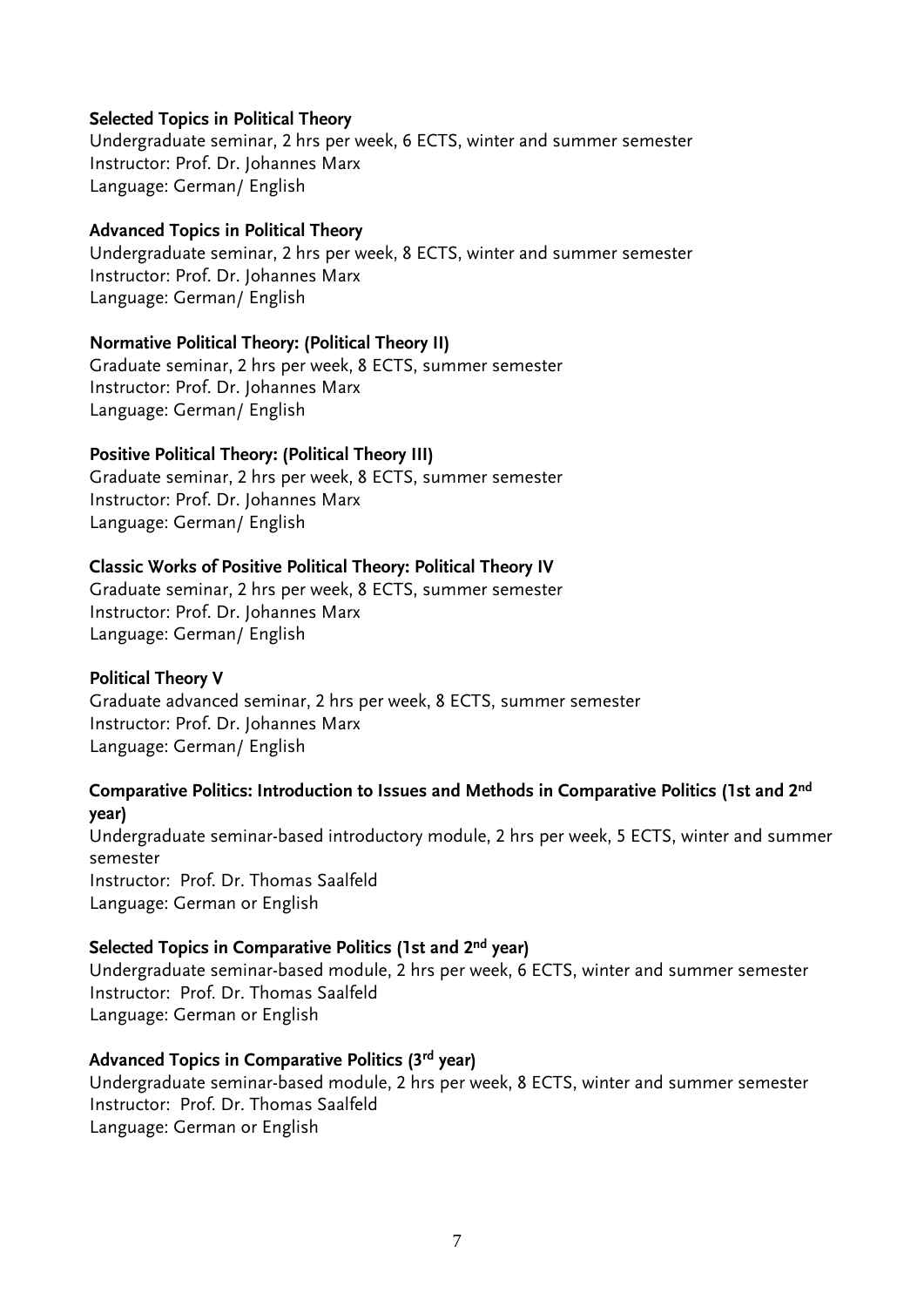## **Comparative Politics I**

Graduate lecture-based module, 2 hrs per week, 6 ECTS, summer semester Instructor: Prof. Dr. Thomas Saalfeld Language: German or English

#### **Comparative Politics II**

Graduate seminar-based module, 2 hrs per week, 8 ECTS, winter and summer semester Instructor: Prof. Dr. Thomas Saalfeld Language: German or English

#### **Comparative Politics III**

Graduate seminar-based module, 2 hrs per week, 8 ECTS, winter and summer semester Instructor: Prof. Dr. Thomas Saalfeld Language: German or English

#### **Comparative Politics IV**

Graduate seminar-based module, 2 hrs per week, 8 ECTS, winter and summer semester Instructor: Prof. Dr. Thomas Saalfeld Language: German or English

#### **Comparative Politics**

Undergraduate seminar-based module, 2 hrs per week, 8 ECTS, winter and summer semester Instructor: Prof. Dr. Ulrich Sieberer Language: German or English

## **Introduction to Statistics for Political and Social Sciences**

Graduate lecture-based module and practical exercises, 2 hrs per week, 8 ECTS, winter and summer semester Instructor: Lukas Hohendorf Language: English

## **Sociology**

## **Demographic Methods**

Graduate lecture and seminar, 3 hrs per week, 6 ECTS, summer semester Instructor: Prof. Dr. Henriette Engelhardt-Wöfler

## **Family Studies**

Graduate seminar, 3 hrs per week, 6 ECTS, summer semester Instructor: Prof. Dr. Henriette Engelhardt-Wöfler Language: German/English

## **Population Studies: Demographic Methods**

Graduate lecture, 3 hrs per week, 6 ECTS, summer semester Instructor: Prof. Dr. Henriette Engelhardt-Wöfler Language: German/English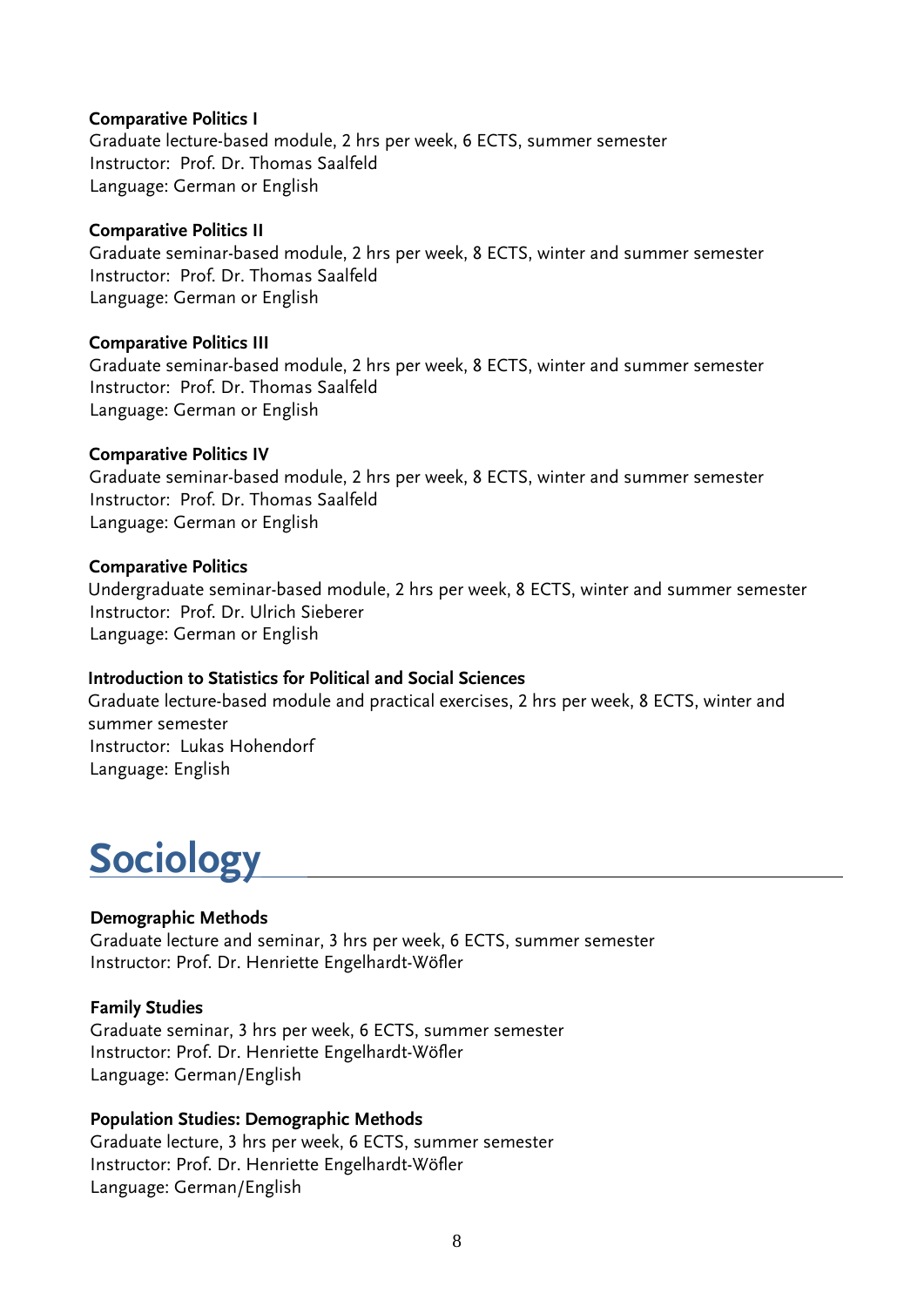#### **Research Seminar Population and Family Studies**

Graduate lecture and project seminar, 3 hrs per week, 18 ECTS, winter and summer semester Instructor: Prof. Dr. Henriette Engelhardt-Wöfler Language: German/English

#### **Advanced Techniques in Multi-Level Analysis and International Comparison**

Graduate seminar, 3 hrs per week, 12 ECTS, summer semester Instructor: Prof. Dr. Michael Gebel

#### **Advanced Techniques in the Sociology of Migration**

Graduate seminar, lecture and research practice course, 3 hrs per week, 12 ECTS, winter and summer semester Instructor: Prof. Dr. Cornelia Kristen Language: German and English

#### **Ethnic Inequality**

Graduate seminar, lecture and research practice course, 3 hrs per week, 12 ECTS, winter and summer semester Instructor: Prof. Dr. Cornelia Kristen Language: German and English

#### **Research on migration and integration**

Graduate seminar, lecture and research practice course, 3 hrs per week, 12 ECTS, winter and summer semester Instructor: Prof. Dr. Cornelia Kristen Language: German and English

#### **Analysing the National Educational Panel Study**

Research seminar, 3 hrs per week, 12 ECTS, summer semester Instructor: Prof. Dr. Schindler

#### **Education and Work in the Life Course**

Thesis Colloquium, 3 hrs per week, n/n ECTS, summer semester Instructor: Prof. Dr. Schindler

#### **Ungleichheit und Sozialstruktur: Mechanisms of Educational Inequality**

Graduate seminar, 2 hrs per week, 6 ECTS, summer semester Instructor: Prof. Dr. Schindler Please note: language English (German if only German-speaking participants)

#### **Mechanisms of Educational Inequality**

Graduate seminar, 2 hrs per week, 6 ECTS, summer semester Instructor: Prof. Dr. Steffen Schindler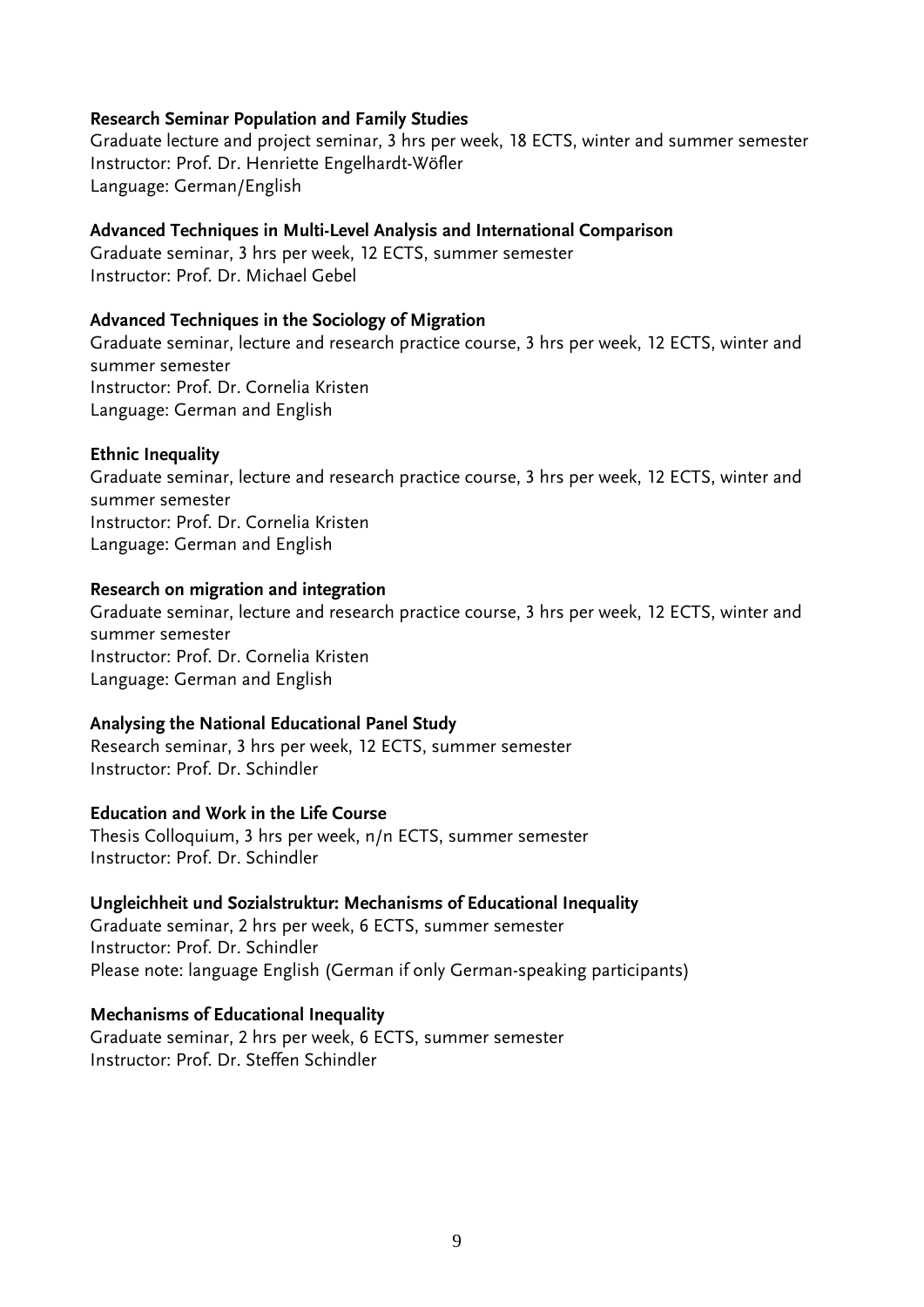# **English for Social and Political Scientists**

## **ESPS, Political Science**

Undergraduate and graduate exercise, 2 hrs per week, 3 ECTS, summer semester Instructor: Donald Watson

# **INFORMATION SYSTEMS AND APPLIED COMPUTER SCIENCES**

## **Information Systems and Applied Computer Sciences**

The following modules are offered in English by default or on demand. Note that there are also other modules available which are delivered in German but where the exam can be taken in English. **More information and further courses** can be found in the module handbook: [https://www.uni](https://www.uni-bamberg.de/fileadmin/uni/verwaltung/auslandsamt/Mariia/International_Module_Handbook_WIAI_202021.pdf)[bamberg.de/fileadmin/uni/verwaltung/auslandsamt/Mariia/International\\_Module\\_Handb](https://www.uni-bamberg.de/fileadmin/uni/verwaltung/auslandsamt/Mariia/International_Module_Handbook_WIAI_202021.pdf) [ook\\_WIAI\\_202021.pdf](https://www.uni-bamberg.de/fileadmin/uni/verwaltung/auslandsamt/Mariia/International_Module_Handbook_WIAI_202021.pdf) Contact details can also be found via [http://univis.uni-bamberg.de](http://univis.uni-bamberg.de/)

## **AI-KI-B Introduction to Artificial Intelligence**

Undergraduate and graduate lecture, 2 hrs per week, 6 ECTS, summer semester Instructor: Prof. Dr. Diedrich Wolter, Prof. Dr. Schmid Please note: The lecture is in German, the presentations and materials is in English.

## **DSG-IDistrSys Introduction to Distributed Systems**

Undergraduate and graduate lecture, 2 hrs per week, 6 ECTS, summer semester Instructor: Prof. Dr. Guido Wirtz

**DSG-Project-2-SoSySc-B DSG Bachelorproject Software Systems Science** Undergraduate exercise, 8 hrs per week, 12 ECTS, every semester Instructor: Prof. Dr. Guido Wirtz Please note: English/German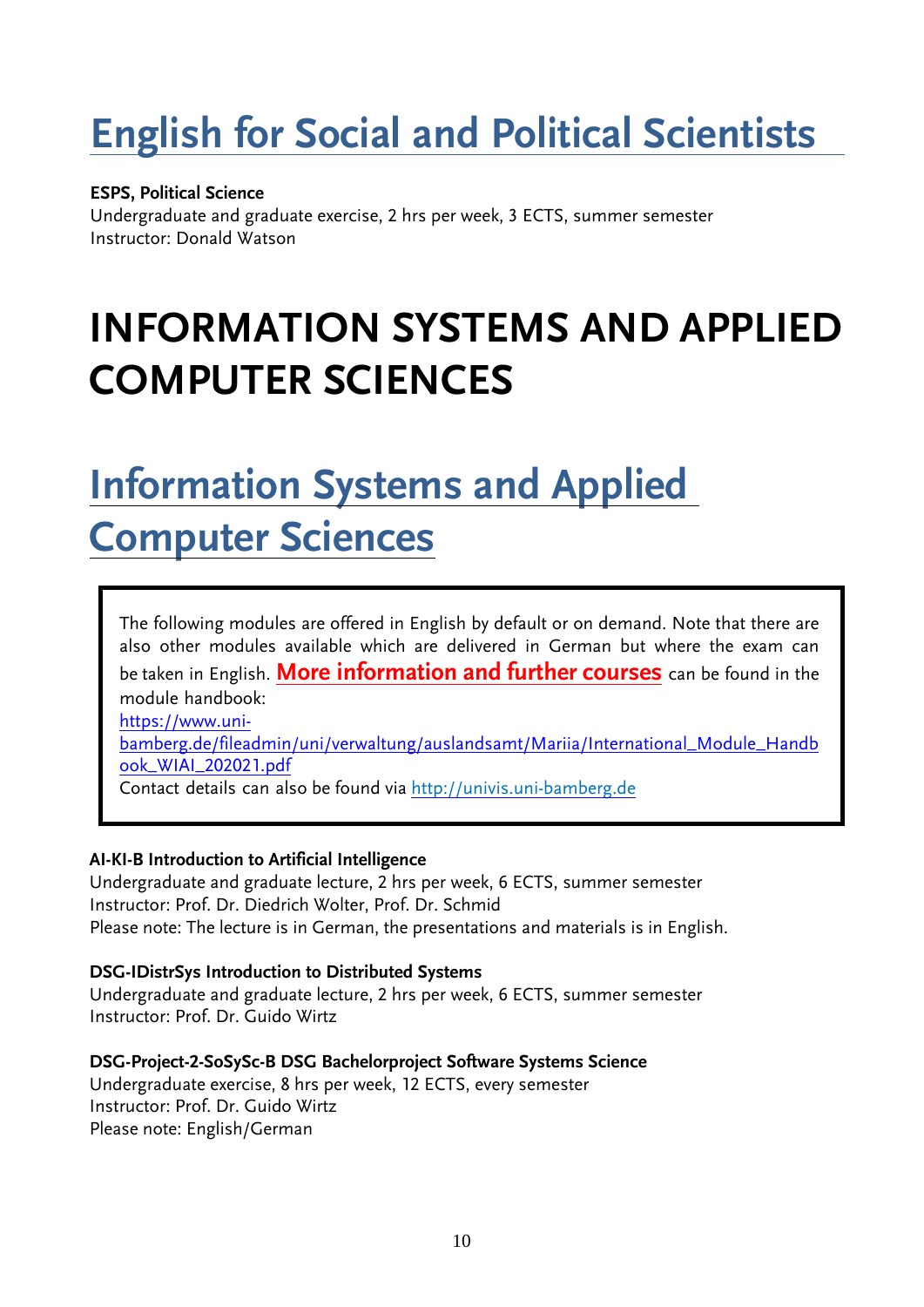## **DSG-Project-M Project Distributed Systems**

Graduate exercise, 6 hrs per week, 9 ECTS, every semester Instructor: Prof. Dr. Guido Wirtz Please note: English/German

## **DSG-SOA-M Service-Oriented Architecture and Web Services**

Graduate lecture, 4 hrs per week, 6 ECTS, summer semester Instructor: Prof. Dr. Guido Wirtz

## **DSG-Sem-M Master Seminar in Distributed Systems**

Graduate seminar, 2 hrs per week, 3 ECTS, every semester Instructor: Prof. Dr. Guido Wirtz

#### **EESYS-ES-M Energy Efficient Systems**

Graduate lecture and exercise, 4 hrs per week, 6 ECTS, summer semester Instructor: Prof. Dr. Thorsten Staake Please note: English/German. Exam questions are stated in English, answers can be given in German or English.

#### **EESYS-IITP-B International IT Project Management**

Undergraduate lecture and exercise, 4 hrs per week, 6 ECTS, summer semester, Instructor: Prof. Dr. Thorsten Staake Please note: English/German. Exam questions are stated in English, answers can be given in German or English.

## **EESYS-P-SGDA-M Project Smart Grid Data Analytics**

Graduate lecture, 4 hrs per week, 6 ECTS, summer semester Instructor: Prof. Dr. Thorsten Staake Please note: English/German. The language of instruction is agreed upon in the first course together with the course participants.

## **GdI-AFP-M Advanced Functional Programming**

Graduate lecture and exercise, 4 hrs per week, 6 ECTS, summer semester Instructor: Prof. Ph.D. Michael Mendler Please note: English/German. The main language of instruction in this course is English. English language skills at Level B2 (UniCert II) or above. The examination language is English.

## **GdI-CSNL-M Computational Semantics of Natural Language**

Graduate lecture and exercise, 4 hrs per week, 6 ECTS, summer semester Instructor: Prof. Ph.D. Michael Mendler

## **GdI-GTI-B Machines and Languages**

Undergraduate exercise, 4 hrs per week, 6 ECTS, summer semester Instructor: Prof. Ph.D. Michael Mendler Please note: English/German. The language of instruction in this course is German. However, all course materials (lecture slides and tutorial notes) as well as the exam are available in English.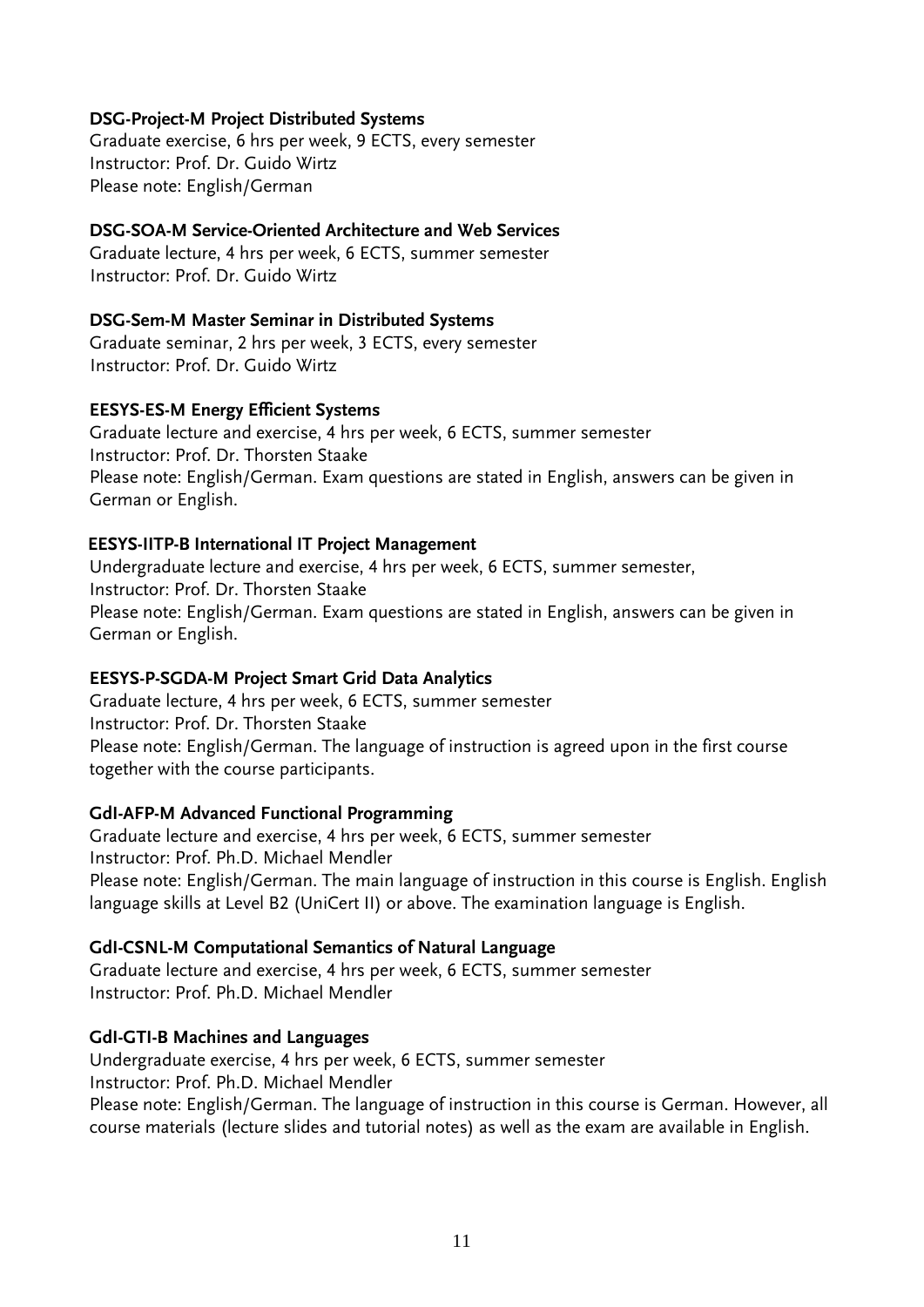## **HCI-DISTP-B Design of Interactive Systems: Theory and Practice**

Undergraduate exercise and lecture, 1 hrs per week, 3 ECTS, summer semester Instructor: Prof. Dr. Tom Gross Please note: The default language of instruction is German and can be changed to English based on students' needs. All course materials (incl. exams) are available in English

## **HCI-KS-B Cooperative Systems**

Undergraduate lecture and exercise, 4 hrs per week, 6 ECTS, summer semester Instructor: Prof. Dr. Tom Gross Please note: The default language of instruction is German and can be changed to English based on students' needs. All course materials (incl. exams) are available in English

#### **HCI-MCI-M Human-Computer Interaction**

Graduate lecture, 4 hrs per week, 6 ECTS, summer semester Instructor: Prof. Dr. Tom Gross Please note: The default language of instruction is German and can be changed to English based on students' needs. All course materials (incl. exams) are available in English

#### **HCI-Proj-M Project Human-Computer Interaction**

Graduate exercise, 4 hrs per week, 6 ECTS, summer semester Instructor: Prof. Dr. Tom Gross Please note: The default language of instruction is German and can be changed to English based on students' needs. All course materials (incl. exams) are available in English

#### **HCI-Proj1-M Research-Project Human-Computer Interaction**

Graduate exercise, 6 hrs per week, 15 ECTS, summer semester Instructor: Prof. Dr. Tom Gross Please note: The default language of instruction is German and can be changed to English based on students' needs. All course materials (incl. exams) are available in English

## **HCI-Sem-B Bachelor-Seminar Human-Computer Interaction**

Undergraduate seminar, 2 hrs per week, 3 ECTS, summer semester Instructor: Prof. Dr. Tom Gross Please note: The default language of instruction is German and can be changed to English based on students' needs. All course materials (incl. exams) are available in English

#### **HCI-Usab-M Usability in Practice**

Graduate exercise, 4 hrs per week, 6 ECTS, summer semester Instructor: Prof. Dr. Tom Gross Please note: The default language of instruction is German and can be changed to English based on students' needs. All course materials (incl. exams) are available in English

#### **ISM-FIISM-B Fundamentals of International IS Management**

Graduate exercise, 4 hrs per week, 6 ECTS, summer semester Instructor: Prof. Dr. Daniel Beimborn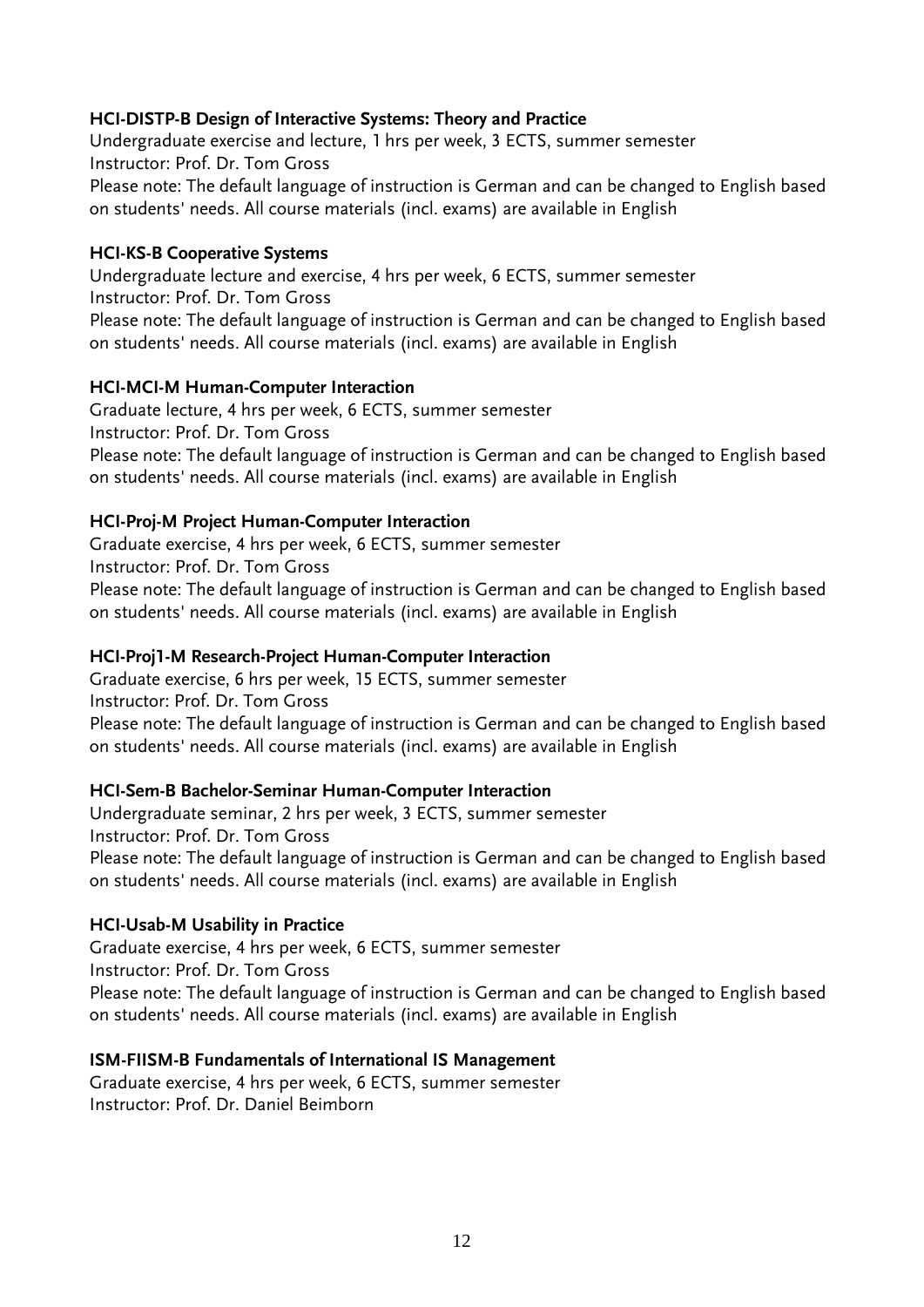## **KInf-MobAss-M Mobile Assistance Systems**

Graduate lecture and exercise, 4 hrs per week, 6 ECTS, summer semester Instructor: Prof. Dr. Christoph Schlieder Please note: The main language of instruction in this course is English. The lab may be delivered in German if all participating students are fluent in German.

## **KTR-GIK-M Foundations of Internet Communication**

Graduate lecture and exercise, 4 hrs per week, 6 ECTS, summer semester Instructor: Prof. Dr. Udo Krieger Please note: The used language of the module will be announced during the first session of the seminar.

## **KTR-MAKV-M Modeling and Analysis of Communication Networks and Distributed Systems**

Graduate lecture and exercise, 4 hrs per week, 6 ECTS, summer semester Instructor: Prof. Dr. Udo Krieger

Please note: The used language of the module will be announced during the first session of the seminar.

## **KTR-MMK-M Multimedia Communication in High Speed Networks**

Graduate lecture and exercise, 4 hrs per week, 6 ECTS, summer semester Instructor: Prof. Dr. Udo Krieger Please note: The used language of the module will be announced during the first session of the seminar.

## **KTR-SSSProj-B KTR Bachelor Project Software Systems Science**

Undergraduate lecture and exercise, 8 hrs per week, 12 ECTS, every semester Instructor: Prof. Dr. Udo Krieger

Please note: The used language of the module will be announced during the first session of the seminar.

## **KTR-SSSProj-M KTR Master Project Software Systems Science**

Graduate lecture and exercise, 6 hrs per week, 9 ECTS, every semester Instructor: Prof. Dr. Udo Krieger Please note: The used language of the module will be announced during the first session of the seminar.

## **KTR-Sem-B Bachelor Seminar Communication Systems and Computer Networks**

Undergraduate seminar, 2 hrs per week, 3 ECTS, every semester (on demand) Instructor: Prof. Dr. Udo Krieger Please note: The used language of the module will be announced during the first session of the seminar.

## **KTR-Sem-M Master Seminar Communication Systems and Computer Networks**

Graduate lecture and exercise, 2 hrs per week, 3 ECTS, every semester (on demand) Instructor: Prof. Dr. Udo Krieger

Please note: The used language of the module will be announced during the first session of the seminar.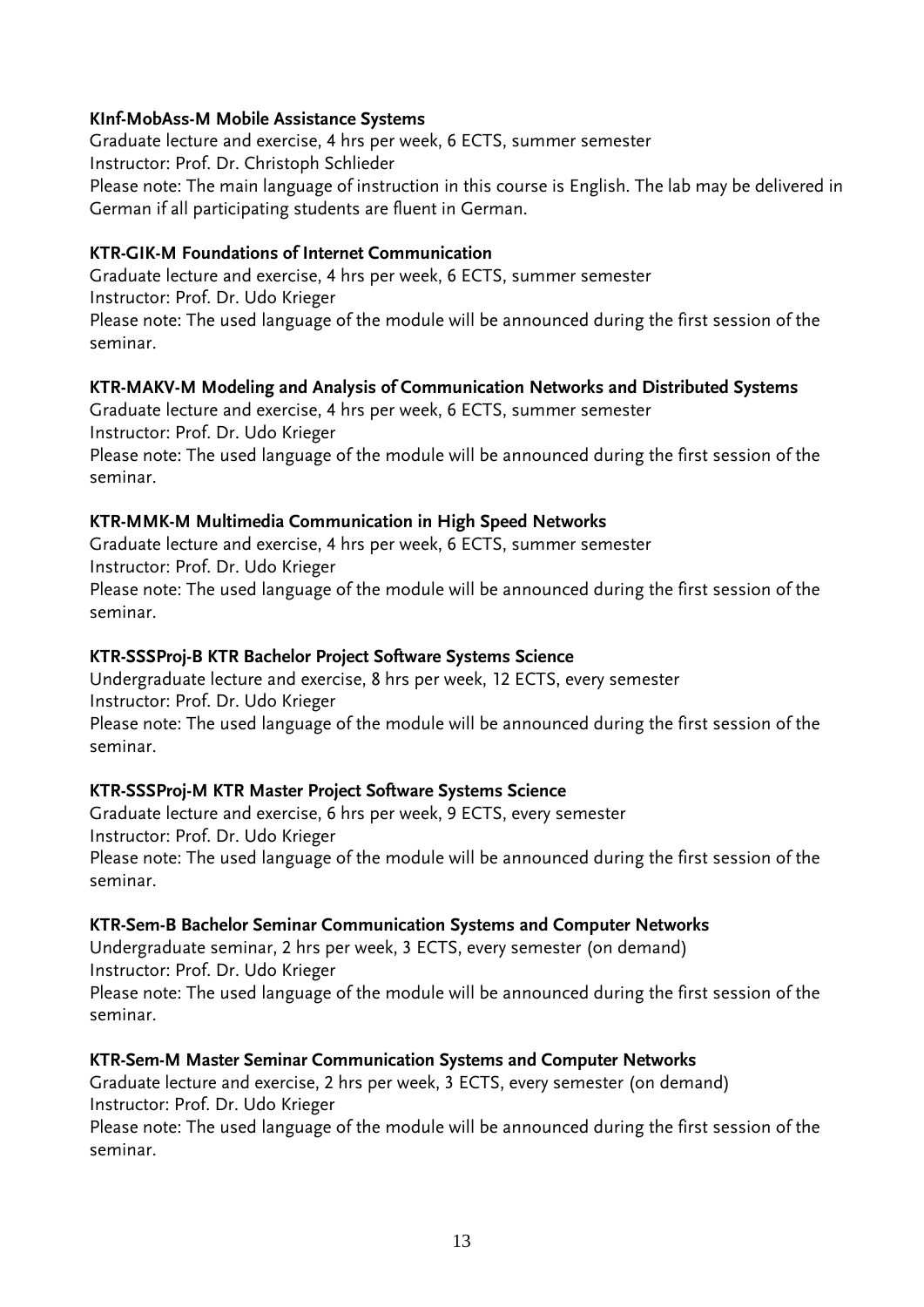## **MOBI-ADM-M Advanced Data Management**

Graduate exercise, 4 hrs per week, 6 ECTS, summer semester Instructor: Prof. Dr. Daniela Nicklas Please note: The main language of instruction in this course is English. However, the lectures and/or tutorials may be delivered in German if all participating students are fluent in German. The written reports/seminar essay and the presentation may be delivered in English or in German.

## **MOBI-PRAI-B Bachelor Project Mobile Software Systems (AI)**

Undergraduate exercise, 4 hrs per week, 6 ECTS, summer semester Instructor: Prof. Dr. Daniela Nicklas

Please note: The main language of instruction in this course is English. However, the lectures and/or tutorials may be delivered in German if all participating students are fluent in German. The written reports/seminar essay and the presentation may be delivered in English or in German.

## **MOBI-PRS-B Bachelor Project Mobile Software Systems (SoSySc)**

Undergraduate exercise, 8 hrs per week, 12 ECTS, every semester Instructor: Prof. Dr. Daniela Nicklas

Please note: The main language of instruction in this course is English. However, the lectures and/or tutorials may be delivered in German if all participating students are fluent in German. The written reports/seminar essay and the presentation may be delivered in English or in German.

## **MOBI-PRS-M Master Project Mobile Software Systems (SoSySc)**

Graduate exercise, 6 hrs per week, 9 ECTS, summer semester Instructor: Prof. Dr. Daniela Nicklas

Please note: The main language of instruction in this course is English. However, the lectures

and/or tutorials may be delivered in German if all participating students are fluent in German. The written reports/seminar essay and the presentation may be delivered in English or in German.

## **PSI-AdvaSP-M Advanced Security and Privacy**

Graduate exercise and lecture, 4 hrs per week, 6 ECTS, summer semester Instructor: Prof. Dr. Dominik Herrmann

Please note: This module is taught in English. It consists of a lecture and tutorials. During the course of the tutorials there will be theoretical and practical assignments (task sheets). Assignments and exam questions can be answered in English or German.

## **MOBI-PRS-M Master Project Mobile Software Systems (SoSySc)**

Graduate exercise, 6 hrs per week, 9 ECTS, every semester

Instructor: Prof. Dr. Daniela Nicklas

Please note: The main language of instruction in this course is English. However, the lectures and/or tutorials may be delivered in German if all participating students are fluent in German. The written reports/seminar essay and the presentation may be delivered in English or in German.

## **PSI-ProjectPAD Project Practical Attacks and Defenses**

Undergraduate and graduate exercise, 6 hrs per week, 6 ECTS, summer semester Instructor: Prof. Dr. Dominik Herrmann

Please note: This project is taught in English, unless all participants are fluent in German.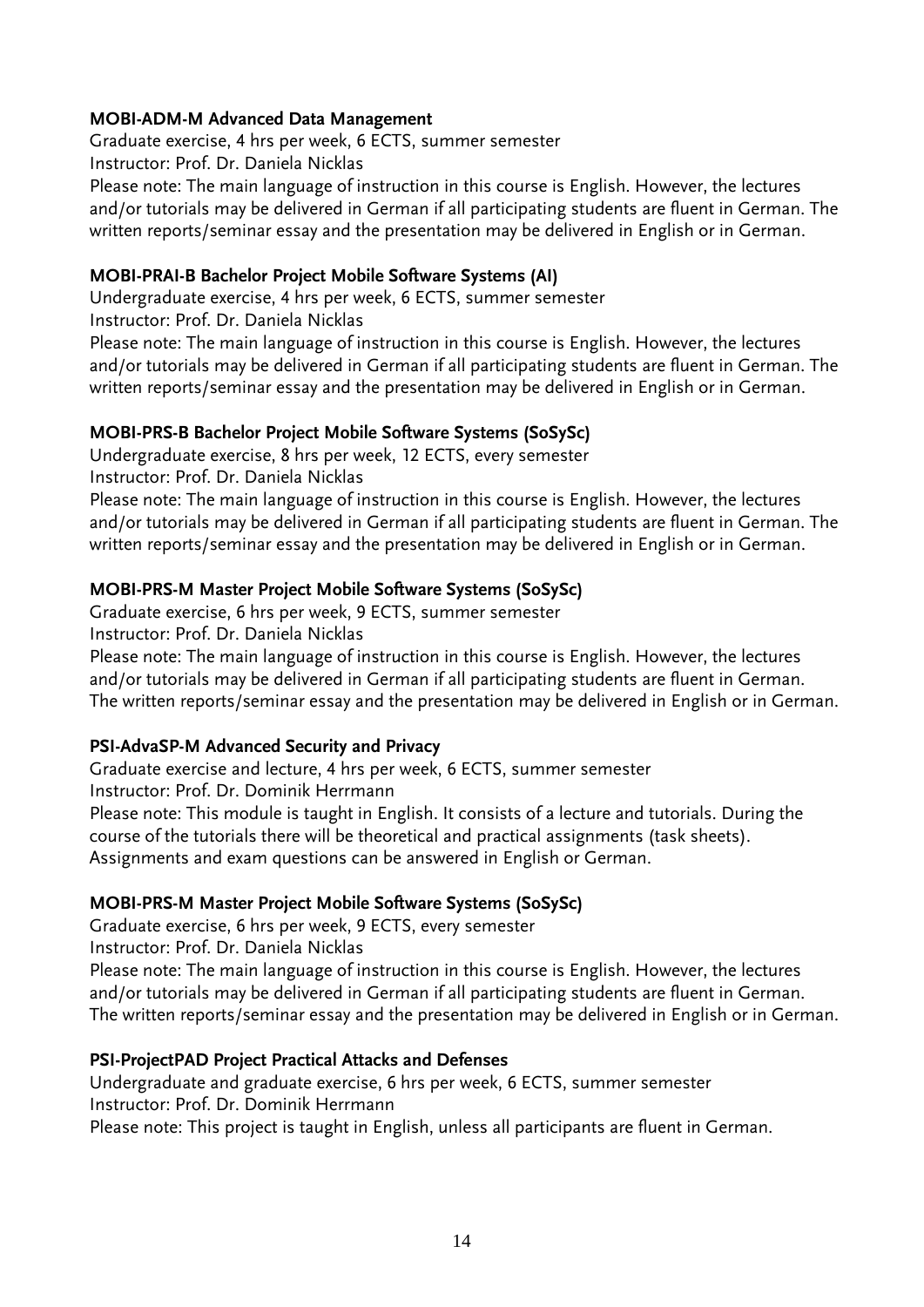## **PSI-ProjectCAD-M Project Complex Attacks and Defenses**

Graduate exercise, 6 hrs per week, 9 ECTS, summer semester Instructor: Prof. Dr. Dominik Herrmann Please note: This project is taught in English, unless all participants are fluent in German.

## **PSI-ProjectSP-M Project Security and Privacy**

Graduate exercise, 6 hrs per week, 9 ECTS, every semester Instructor: Prof. Dr. Dominik Herrmann Please note: This project is taught in English, unless all participants are fluent in German.

## **PSI-SSSProject-B Software Systems Science Project: Security and Privacy**

Undergraduate exercise, 8 hrs per week, 12 ECTS, every semester Instructor: Prof. Dr. Dominik Herrmann Please note: This project is taught in English, unless all participants are fluent in German.

## **PSI-Sem-B Seminar Security and Privacy Foundations**

Undergraduate seminar, 2 hrs per week, 3 ECTS, summer semester Instructor: Prof. Dr. Dominik Herrmann Please note: This project is taught in English, unless all participants are fluent in German.

## **SME-Projekt-M master project on smart environments**

Graduate exercise, 4 hrs per week, 6 ECTS, summer semester Instructor: Prof. Dr. Diedrich Wolter Please note: The main language in this course is English. Meetings may be held in German if all participating students are fluent in German. Presentations and term papers may be delivered in English or German.

## **SME-Sem-M master seminar on Smart Environments**

Graduate exercise, 2 hrs per week, 3 ECTS, summer semester Instructor: Prof. Dr. Diedrich Wolter Please note: The main language of instruction in this course is English. However, the meetings may be held in German if all participating students are fluent in German. The written reports/seminar essay and the presentation may be delivered in English or in German.

## **SWT-ASV-M Applied Software Verification**

Graduate lecture, 4 hrs per week, 6 ECTS, summer semester Instructor: Prof. Dr. Gerald Lüttgen Please note: The main language of instruction is English. The lectures and practicals may be delivered in German if all participating students are fluent in German.

## **SWT-FSE-B Foundations of Software Engineering**

Undergraduate lecture and exercise, 6 hrs per week, 6 ECTS, summer semester Instructor: Prof. Dr. Gerald Lüttgen

Please note: The main language of instruction is English. The lectures and practicals may be delivered in German if all participating students are fluent in German.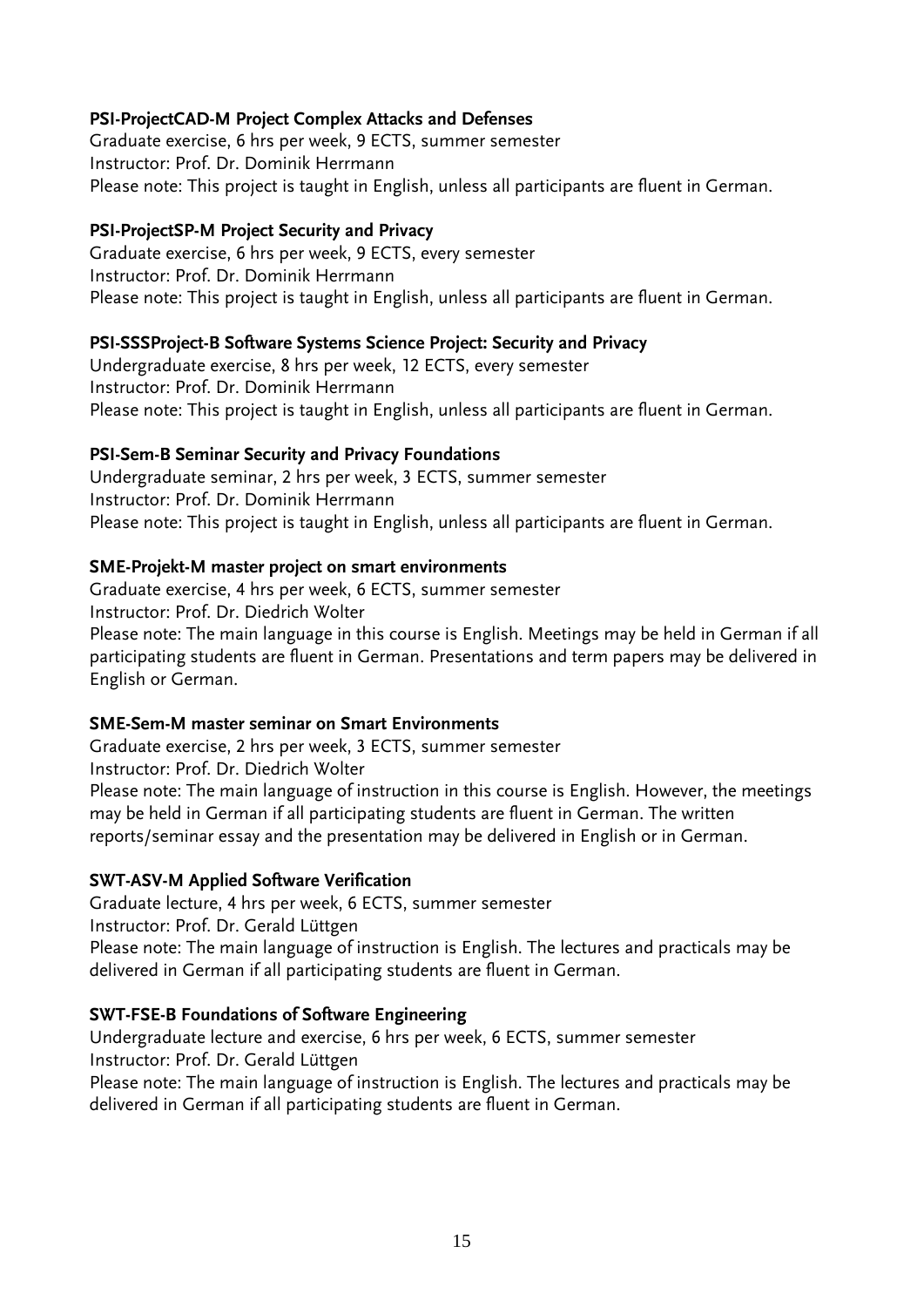## **SWT-PR1-M Masters Project in Software Engineering and Programming Languages**

Graduate exercise, 4 hrs per week, 6 ECTS, summer semester Instructor: Prof. Dr. Gerald Lüttgen Please note: The main language of instruction is English. The lectures and practicals may be delivered in German if all participating students are fluent in German.

## **SWT-PR2-M SWT Masters Project in Software Systems Science**

Graduate seminar, 6 hrs per week, 9 ECTS, summer semester Instructor: Prof. Dr. Gerald Lüttgen Please note: The main language of instruction is English. The lectures and practicals may be delivered in German if all participating students are fluent in German. The project report can be written/composed in either English or German.

#### **SWT-RSD-B Reactive Systems Design**

Undergraduate lecture and exercise, 4 hrs per week, 6 ECTS, summer semester Instructor: Prof. Dr. Gerald Lüttgen

Please note: The main language of instruction is English. The assignment is set in English; students may answer in either English or German. The examination language is either English or German and may be chosen by the student at the colloquium.

## **SWT-SEM-B Seminar in Software Engineering and Programming Languages**

Undergraduate seminar, 2 hrs per week, 3 ECTS, summer semester Instructor: Prof. Dr. Gerald Lüttgen Please note: The main language of instruction is English. The lectures and practicals may be delivered in German if all participating students are fluent in German.

## **SWT-SEM-M Seminar in Software Engineering and Programming Languages**

Graduate seminar, 2 hrs per week, 3 ECTS, summer semester Instructor: Prof. Dr. Gerald Lüttgen Please note: The main language of instruction is English. The lectures and practicals may be delivered in German if all participating students are fluent in German.

## **IT English**

#### **IT English – Security**

Undergraduate/graduate exercise, 2 hrs per week, 3 ECTS, summer semester Instructor: Donald Watson

#### **IT English – Debating Legal Issues**

Undergraduate/graduate exercise, 2 hrs per week, 3 ECTS, summer semester Instructor: Donald Watson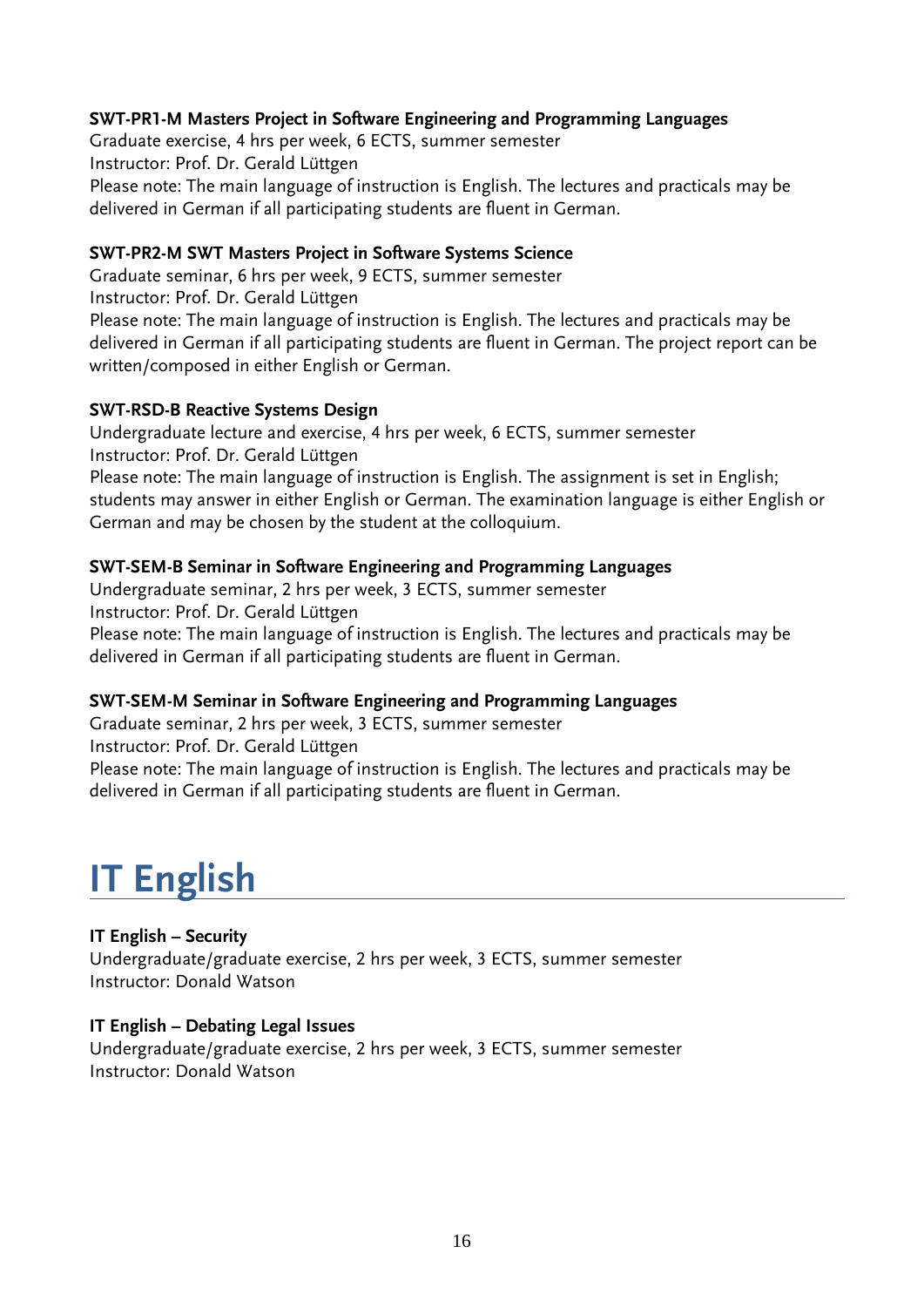# **HUMAN SCIENCES AND EDUCATION**

# **Psychology**

## **Advanced Research Seminar**

Undergraduate and graduate seminar, 2 hrs per week, 3 ECTS, summer semester Instructor: Prof. Dr. Claus-Christian Carbon Important: Obligatory registration by Prof. Dr. Carbon

## **Cognitive Reading Club**

Undergraduate and graduate seminar, 2 hrs per week, 3 ECTS, summer semester Instructor: Prof. Dr. Claus-Christian Carbon Important: Obligatory registration by Prof. Dr. Carbon

## **Coaching at Work in Practice**

Graduate seminar, 2 hrs per week, n/n ECTS, summer semester Instructor: Fabio Massei

## **Lifetime of Learning: Trends, Transformation and Talent Selection**

Graduate block seminar, 2 hrs per week, n/n ECTS, summer semester Instructor: Victor Alexander Bakardjiev, Alina Serafimova

**Competence, Personality and Development in Different Learning Environments** Graduate block seminar, 2 hrs per week, n/n ECTS, summer semester Instructor: Prof. Dr. Sabine Weinert, Prof. Dr. Cordula Artelt, Dr. Ilka Wolter

**From research to practice: Evidence-based psychotherapy of mental disorders** Graduate block seminar, 2 hrs per week, n/n ECTS, summer semester Instructor: Prof. Dr. Sabine Steins-Löber

**Statistical Rethinking II** Seminar, 2 hrs per week, ECTS: 3 summer semester Instructor: Dr. Alexander Pastukhov

## **Introduction to Positive Psychology**

Undergraduate block seminar, 2 hrs per week, 3 ECTS, summer semester Instructor: Dr. Selda Koydemir, Prof. Dr. Astrid Schütz

**The R and RStudio Environment: Handling, Visualisation and Communication of Data in Science** Undergraduate VHB-Kurs, 2 hrs per week, n/n ECTS, summer semester Instructor: Prof. Dr. Judith Volmer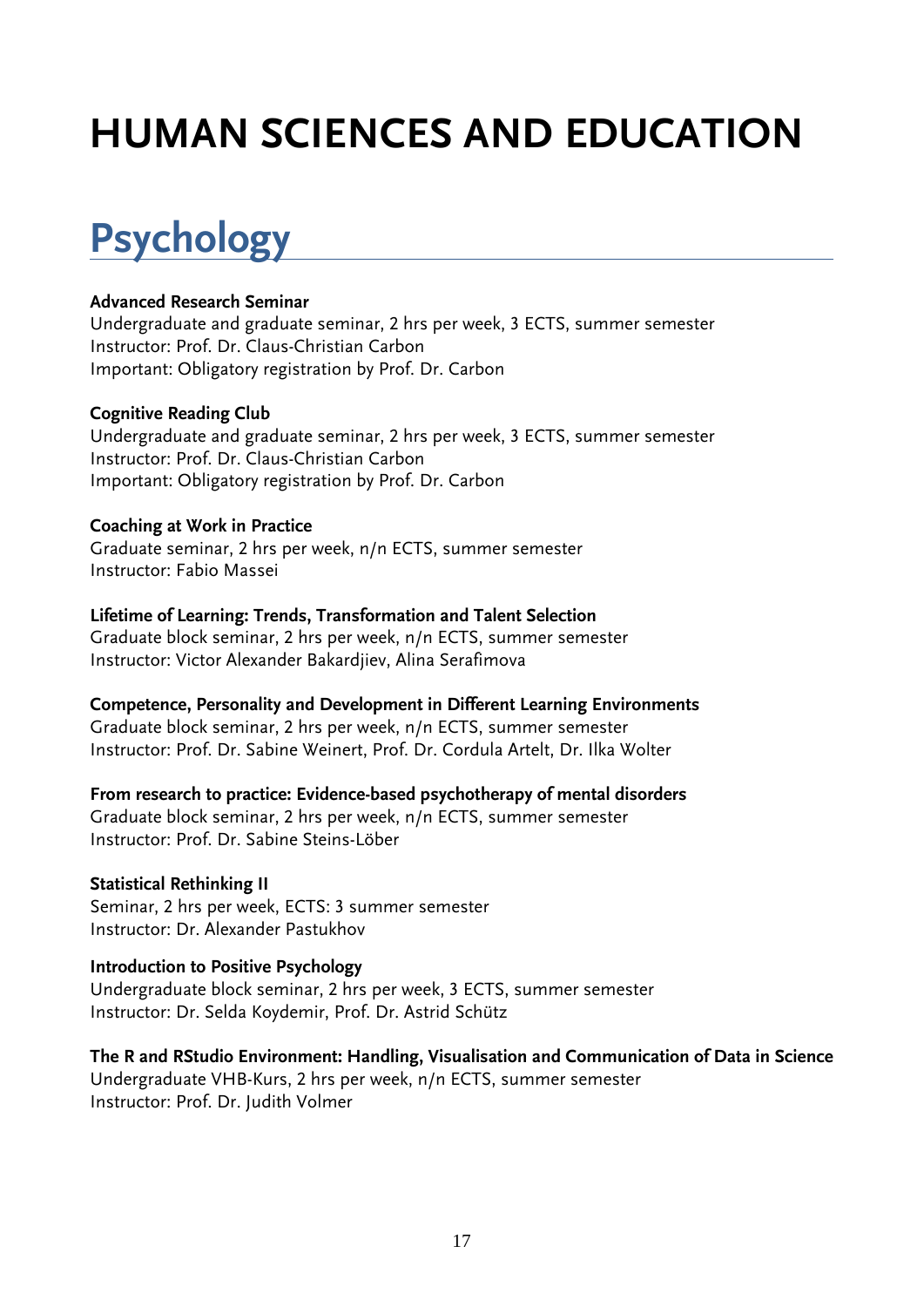## **Education**

**Master Educational Quality in Developing Countries: Project work and documentation - Modul 14** Graduate seminar, 2 hrs per week, 5 ECTS, summer semester Instructor: Prof. Dr. Annette Scheunpflug, Fondzenyuy Njobati Frederick

## **Master Educational Quality in Developing Countries: Quality Development II: Forming private schools under difficult conditionsn - Modul 10**

Graduate seminar, 2 hrs per week, 5 ECTS, summer semester Instructor: Prof. Dr. Annette Scheunpflug, Fondzenyuy Njobati Frederick

## **Master Educational Quality in Developing Countries: Theories of Educational Quality III: School and system quality - Modul 5**

Graduate seminar, 2 hrs per week, 5 ECTS, summer semester Instructor: Prof. Dr. Annette Scheunpflug, Fondzenyuy Njobati Frederick, Dr. Susanne Timm

**Master Educational Quality in Developing Countries: Project work and documentation - Modul 14**  Graduate seminar, 2 hrs per week, 5 ECTS, summer semester Instructor: Fondzenyuy Njobati Frederick, Prof. Dr. Annette Scheunpflug

## **Master Educational Quality in Developing Countries: Quality Development II: Forming private schools under difficult conditions - Module 10**

Graduate seminar, 2 hrs per week, 5 ECTS, summer semester Instructor: Fondzenyuy Njobati Frederick, Prof. Dr. Annette Scheunpflug

## **Master Educational Quality in Developing Countries: Theories of Educational Quality III: School and system quality - Module 5**

Graduate seminar, 2 hrs per week, 5 ECTS, summer semester Instructor: Fondzenyuy Njobati Frederick, Prof. Dr. Annette Scheunpflug

## **English for Students Studying Psychology or Education**

## **Presenting Research English**

Undergraduate/graduate exercise, 2 hrs per week, 3 ECTS, summer semester Instructor: Donald Watson Prerequisites: No registration necessary. Interested participants should contact the instructor Don Watson (don.watson@uni-bamberg.de) to confirm their place.

## **Reading Research English**

Undergraduate/graduate exercise, 2 hrs per week, 3 ECTS, summer semester Instructor: Donald Watson Prerequisites: No registration necessary. Interested participants should contact the instructor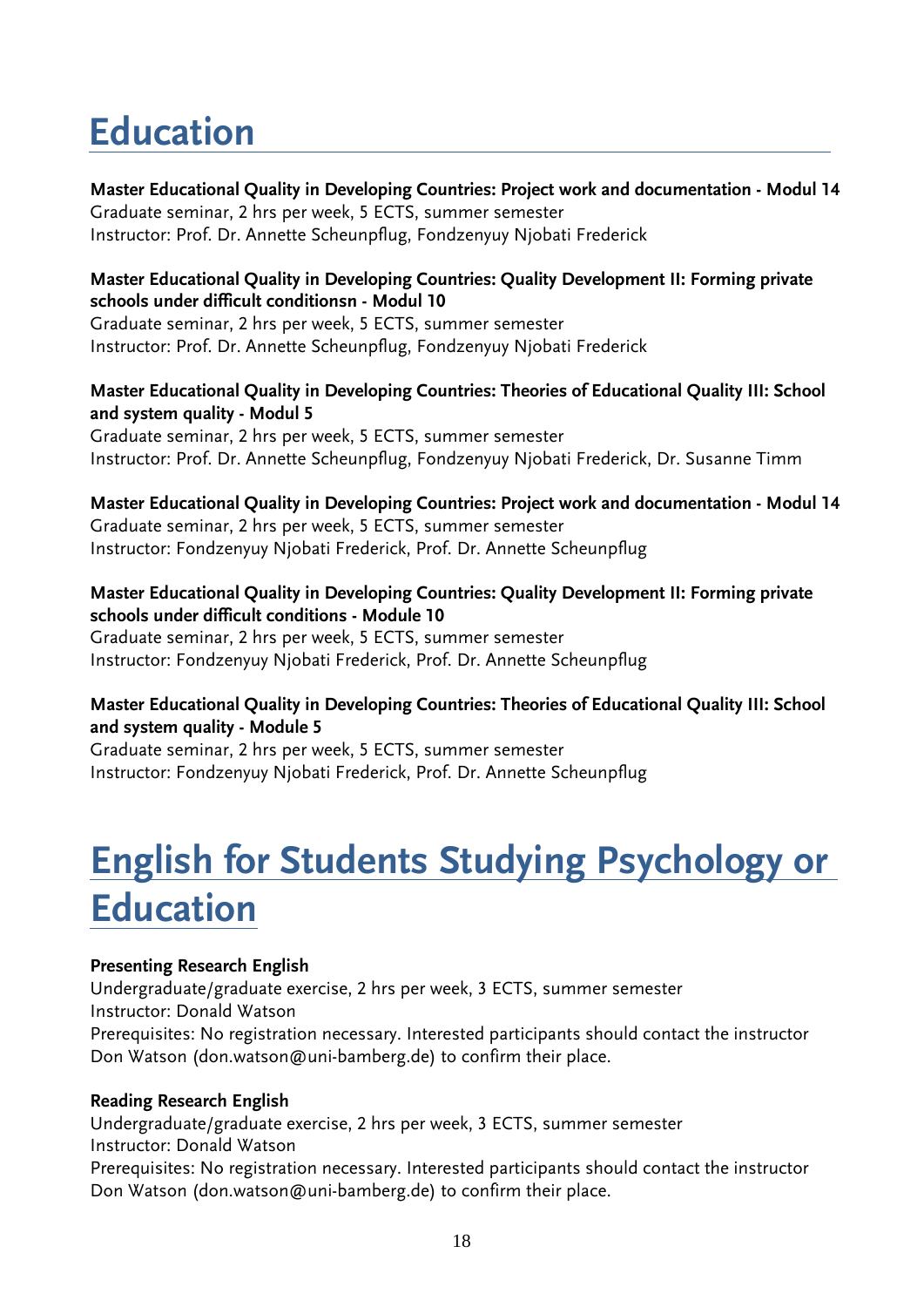## **Writing Research English**

Undergraduate/graduate exercise, 2 hrs per week, 3 ECTS, summer semester Instructor: Donald Watson Prerequisites: No registration necessary. Interested participants should contact the instructor Don Watson (don.watson@uni-bamberg.de) to confirm their place.

## **HUMANITIES**

# **Archaeology, Heritage Sciences and Art History**

## **Monitoring Heritage 2021 - International Summer School (Monitoring Heritage)**

Undergraduate block exercise, 2 hrs per week, max. 3 ECTS, summer semester Instructor: Prof. Dr. Till Sonnemann Details: https://www.uni-bamberg.de/ivga/monitoring-heritage/

## **Communication Science**

## **Media Linguistics**

Undergraduate seminar, 2 hrs per week, 6 ECTS, summer semester Instructor: Hendrik Michael Prerequisites: Registration necessary. In due time you will receive further information in the News section on the Institute's homepage.

## **Project Management**

Undergraduate exercise, 2 hrs per week, 5 ECTS, summer semester Instructor: Holger Müller

Prerequisites: Registration necessary. In due time you will receive further information in the News section on the Institute's homepage.

## **English for Communication Science**

Undergraduate and graduate seminar, 2 hrs per week, 3 ECTS, summer semester Instructor: Donald Watson

## **General Linguistics**

## **Research Colloquium**

Graduate colloquium, 2 hrs per week, max. 6 ECTS, summer semester Instructor: Prof. Dr. Geoffrey Haig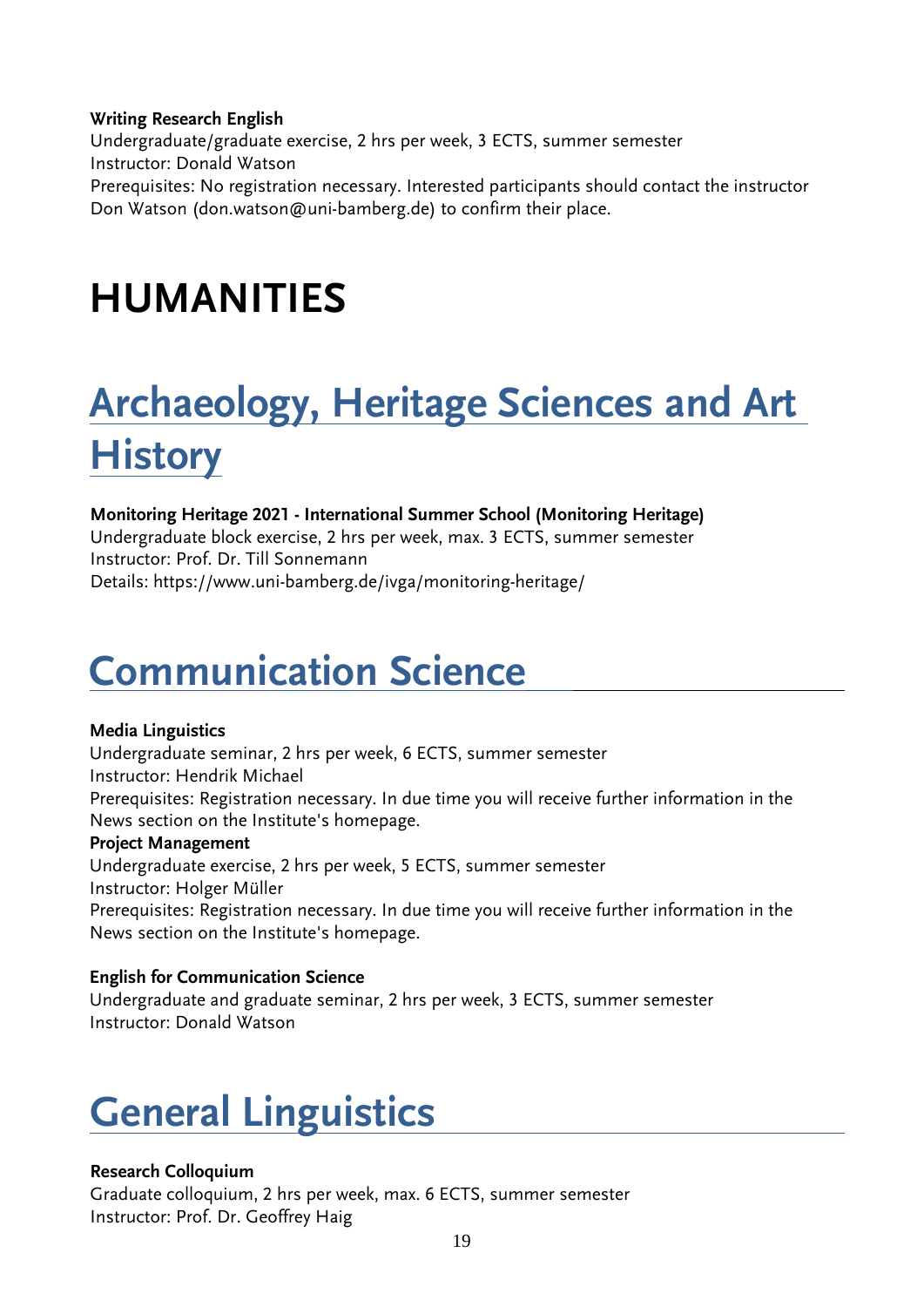#### **An introduction to linguistics**

Undergraduate seminar, 2 hrs per week, 6 ECTS, summer semester Instructor: Prof. Dr. Geoffrey Haig

## **An Introduction to Linguistics (= VL für Romanisten "Einführung in die Linguistik" = "Einführung 1")**

Undergraduate lecture, 2 hrs per week, 2 ECTS, summer semester Instructor: Prof. Dr. Geoffrey Haig

#### **How language changes, with special reference to syntax**

Undergraduate seminar, 2 hrs per week, max. 8 ECTS, summer semester Instructor: Prof. Dr. Geoffrey Haig

#### **Pidgins and creoles**

Undergraduate seminar, 2 hrs per week, max. 8 ECTS, summer semester Instructor: Prof. Dr. Geoffrey Haig

#### **How speakers refer: Theoretical and empirical approaches to referential choice**

Graduate seminar, 2 hrs per week, max. 10 ECTS, summer semester Instructor: Nils Norman Schiborr

## **Quantitative methods in linguistics: Basic concepts**

Graduate seminar, 2 hrs per week, max. 10 ECTS, summer semester Instructor: Nils Norman Schiborr

## **Svan documentation: Text creation and annotation**

Seminar, n/n hrs per week, n/n ECTS, summer semester Instructor: N/N

## **Kurdish 2**

Graduate and undergraduate seminar, 4 hrs per week, 5 ECTS, summer semester Instructor: Baydaa Mustafa

## **Oriental Studies**

## **Introduction to Islamic Art and Archaeology**

Graduate seminar, 2 hrs per week, n/n ECTS, summer semester Instructor: Prof. Dr. Lorenz Korn

## **Modern Ottoman Bureaucracy: A Socio-Institutional History**

Seminar, 2 hrs per week, max. 5 ECTS, summer semester Instructor: Prof. Dr. Abdulhamit Kırmızı

## **Theories, Methods and Topics in Oriental Studies TM 2**

Seminar, 2 hrs per week, max. 5 ECTS, summer semester Instructor: Prof. Dr. Abdulhamit Kırmızı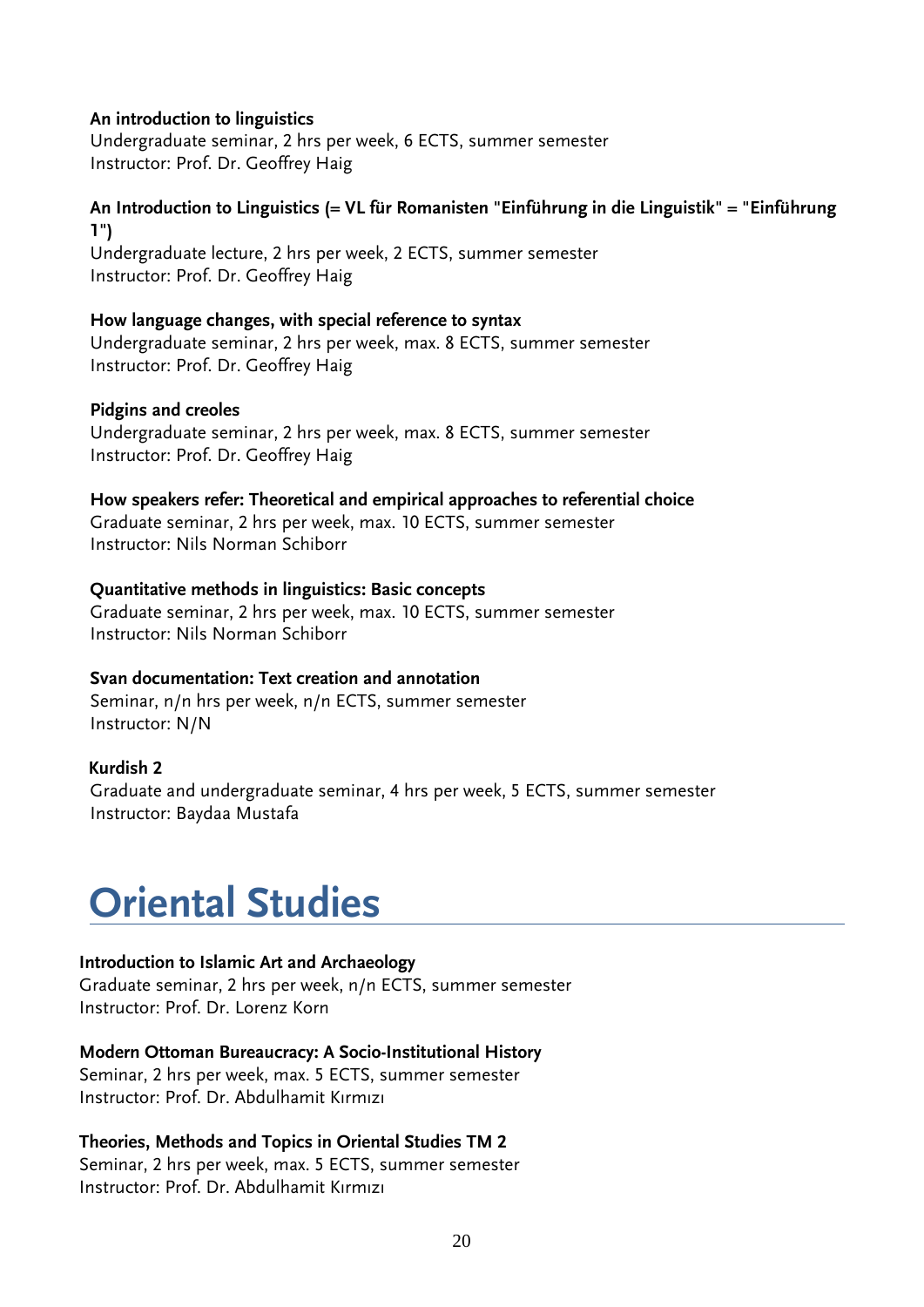# **Philosophy**

## **The Imitation Game. Künstliche Intelligenz und der Mensch**

 Undergraduate and graduate seminar and lecture, 2 hrs per week, 5 ECTS, summer semester Instructor: Dr. Gustav Melichar

# **The Department of English and American Studies**

The Department of English and American Studies offers a variety of courses on different aspects of English Linguistics and Literature, Cultural Studies as well as Teaching English as a Foreign Language.

Since almost all courses on undergraduate as well as graduate level are taught in English, the individual courses offered are not listed here. A full listing of these courses can be found on our online course catalogue in UnivIs: <http://univis.uni-bamberg.de/>

Please note that in order to take part in seminars within the field of Teaching English as a Foreign Language it is necessary to have already acquired a solid knowledge of the basics of language pedagogy. Moreover, it is necessary to contact the instructor at the latest one week before the beginning of the semester.

▶Select a semester from the drop-down menu in upper right corner ▶ Lehrveranstaltungen einzelner Einrichtungen ▶ Fakultät für Geistes- und Kulturwissenschaften ▶ Institut für Anglistik und Amerikanistik

## **English Courses offered by our Language Center (Sprachenzentrum)**

**The Language Center has developed a range of English courses taught by various native speakers.**

In order to take part in English courses, students need to complete a Placement Test (details below).

## **ONLINE Placement Test for English HaF courses**

**Only for students who are NOT students of Anglistik at the University of Bamberg.** To attend English classes, students must take an **obligatory** placement test before the beginning of the semester. This helps us to place students in the correct level. The placement test evaluates grammar, reading, listening and vocabulary, and must be completed before FlexNow registration closes. Students who do not take the test may not be able to attend English courses this semester.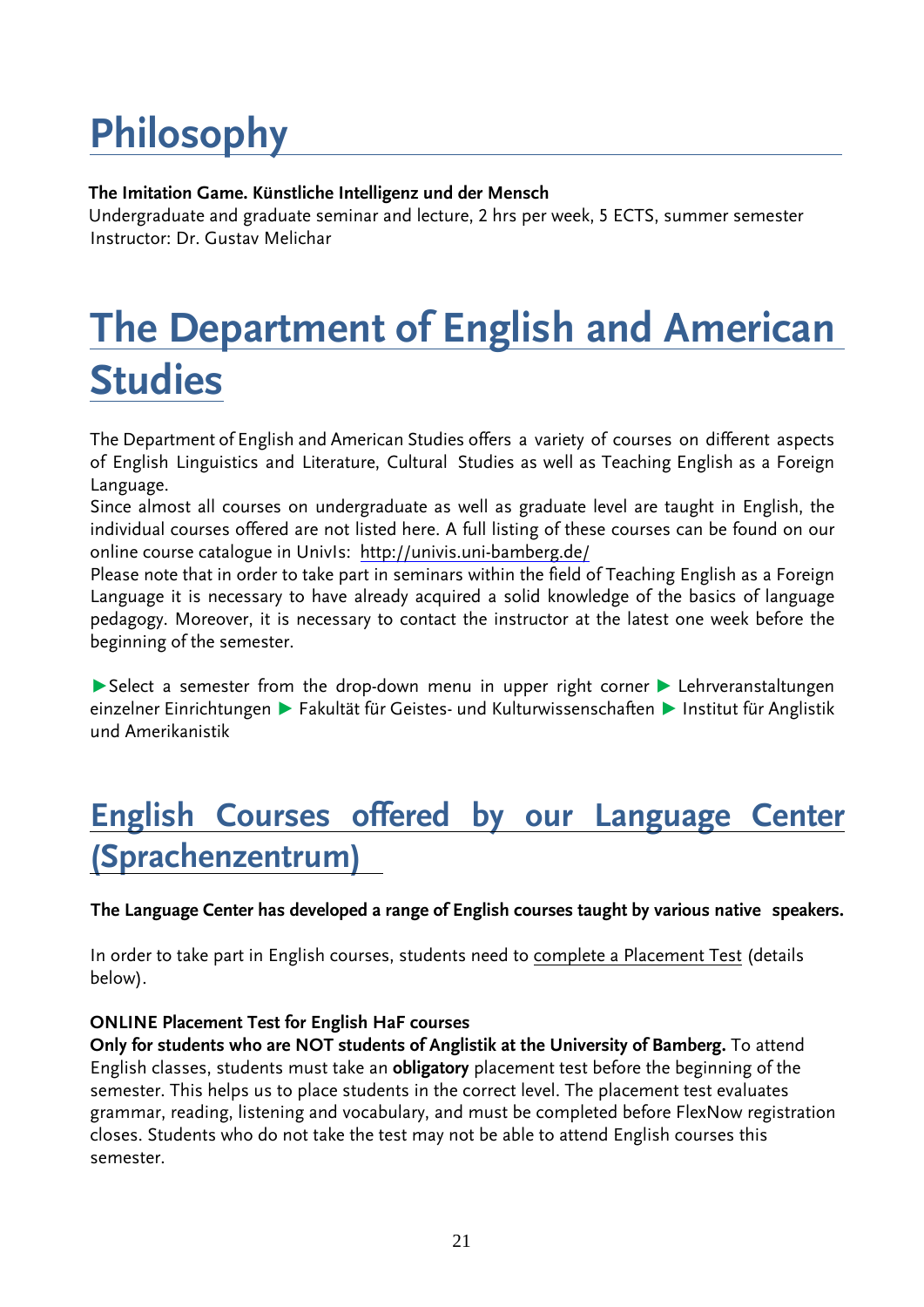## **Description of the Placement Test**

There are a total of 92 questions in the test. The questions slowly become harder in the later parts of the test. The time limit for the placement test is 60 minutes but students can submit the test earlier if they have finished.

## **Test Results**

No certificate will be issued for the completion of a placement test, nor can the test be "passed" or "failed"; it is purely for diagnostic purposes.

**You will receive an email after the test** with a score out of 100 and the CEFR level (B1, B2 etc.) you should select for your course(s). If you have taken a course in general English, you do not have to take a placement test again.

If you have taken the Anglistik Einstufungstest, you do not have to take this placement test.

## Results of the test are valid for four semesters.

## **The tests will be held on:**

- 1) 7 April 2021, 10-12
- 2) 9 April 2021, 12-14
- 3) 13 April 2021, 16-18
- 4) 16 April 2021, 10-12
- 5) 21 April 2021, 10-12

If you have any questions about the HaF placement test, please contact catherine.irvine(at)uni-bamberg.de for more information.

## **Courses that are suitable for Erasmus students include:**

## **Englisch: Sprachpraxis B1: Preparing for B1 (Teil 2)**

Type of Course: Language Practice Level: for undergraduate and graduate students at a B1 level (CEFR) in English Number of SWS: 2  $FCTS: 3$ Summer Semester Lecturer: Jean Linehan

## **Englisch: Sprachpraxis B2: Intermediate Grammar Usage**

Type of Course: Language Practice Level: for undergraduate and graduate students at a B2 level (CEFR) in English Number of SWS: 2  $FCTS: 3$ Summer Semester Lecturer: Jean Linehan

## **Englisch: Sprachpraxis B2: Academic Writing**

Type of Course: Language Practice Level: for undergraduate and graduate students at a B2 level (CEFR) in English Number of SWS: 2 ECTS: 3 Summer Semester Lecturer: Jean Linehan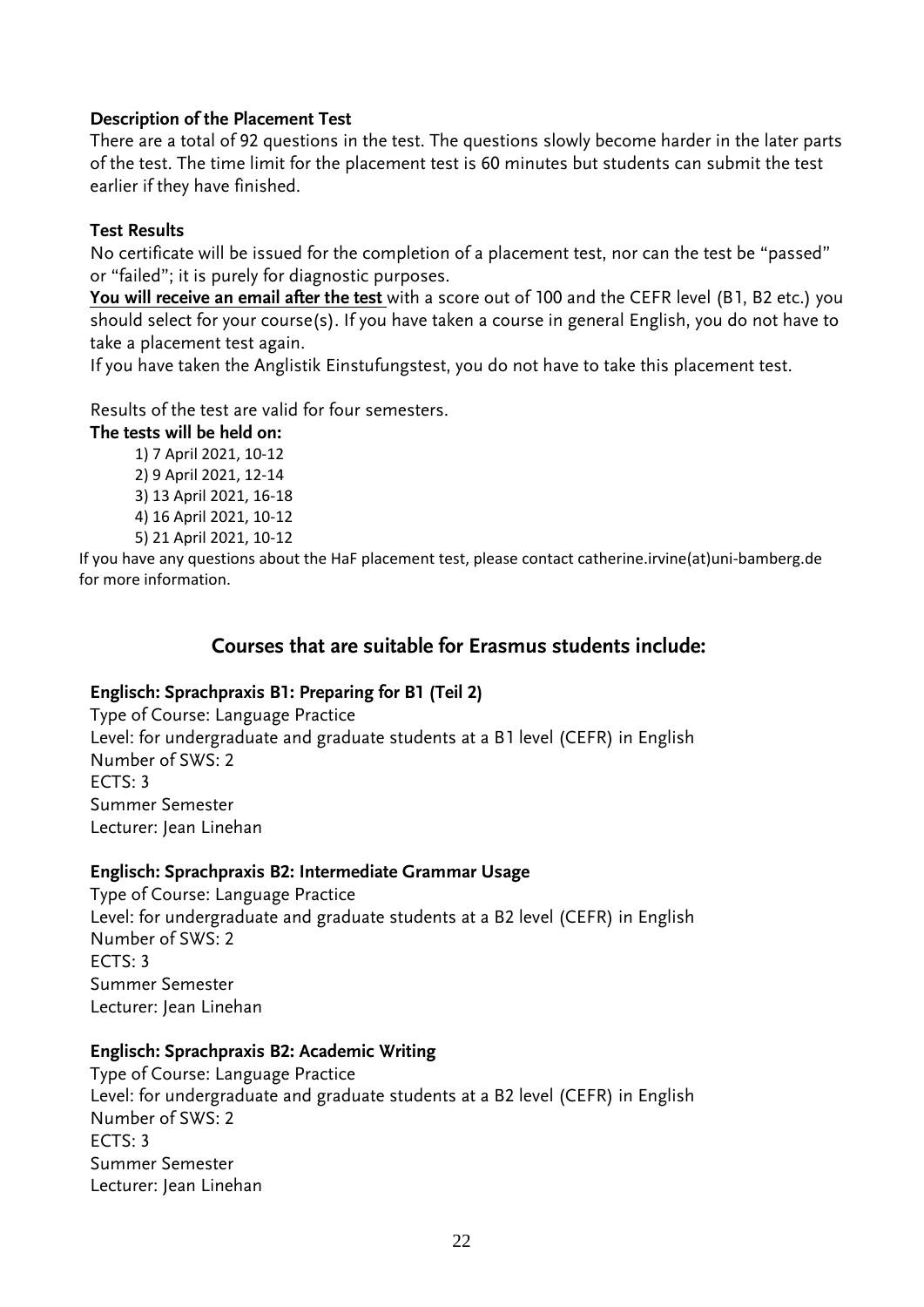## **Englisch: Sprachpraxis B2: Preparing for B2 (Teil 2)**

Type of Course: Language Practice Level: for undergraduate and graduate students at a B2 level (CEFR) in English Number of SWS: 2  $FCTS: 3$ Summer Semester Lecturer: Jean Linehan

## **Englisch: Sprachpraxis C1: Preparing for C1 (Teil 2)**

Type of Course: Language Practice Level: for undergraduate and graduate students at a C1 level (CEFR) in English Number of SWS: 2  $FCTS: 3$ Summer Semester Lecturer: Jean Linehan

## **Englisch: Sprachpraxis B2: Communication Skills**

Type of Course: Language Practice Level: for undergraduate and graduate students at a B2 level or higher (CEFR) in English Number of SWS: 2 Summer Semester  $FCTS: 3$ Lecturer: Jean Linehan

## **Englisch: Sprachpraxis C1: Communication Skills**

Type of Course: Language Practice Level: for undergraduate and graduate students at a B2 level or higher (CEFR) in English Number of SWS: 2 Summer Semester ECTS: 3 Lecturer: Jean Linehan

## **Englisch: Sprachpraxis B2: Vocabulary Skills**

Type of Course: Language Practice Level: for undergraduate and graduate students at a B2 level or higher (CEFR) in English Number of SWS: 2 Summer Semester ECTS: 3 Lecturer: Catherine Irvine

## **Presentation Skills (C1)**

Type of Course: Exercise Level: for undergraduate and graduate students at a C1 level or higher (CEFR) in English Number of SWS: 2 Summer Semester ECTS: 4 Lecturers: Laura Murphy, Nicholas Peterson Prerequisites: Students will be admitted ONLY upon completion of the *Anglistik* placement test.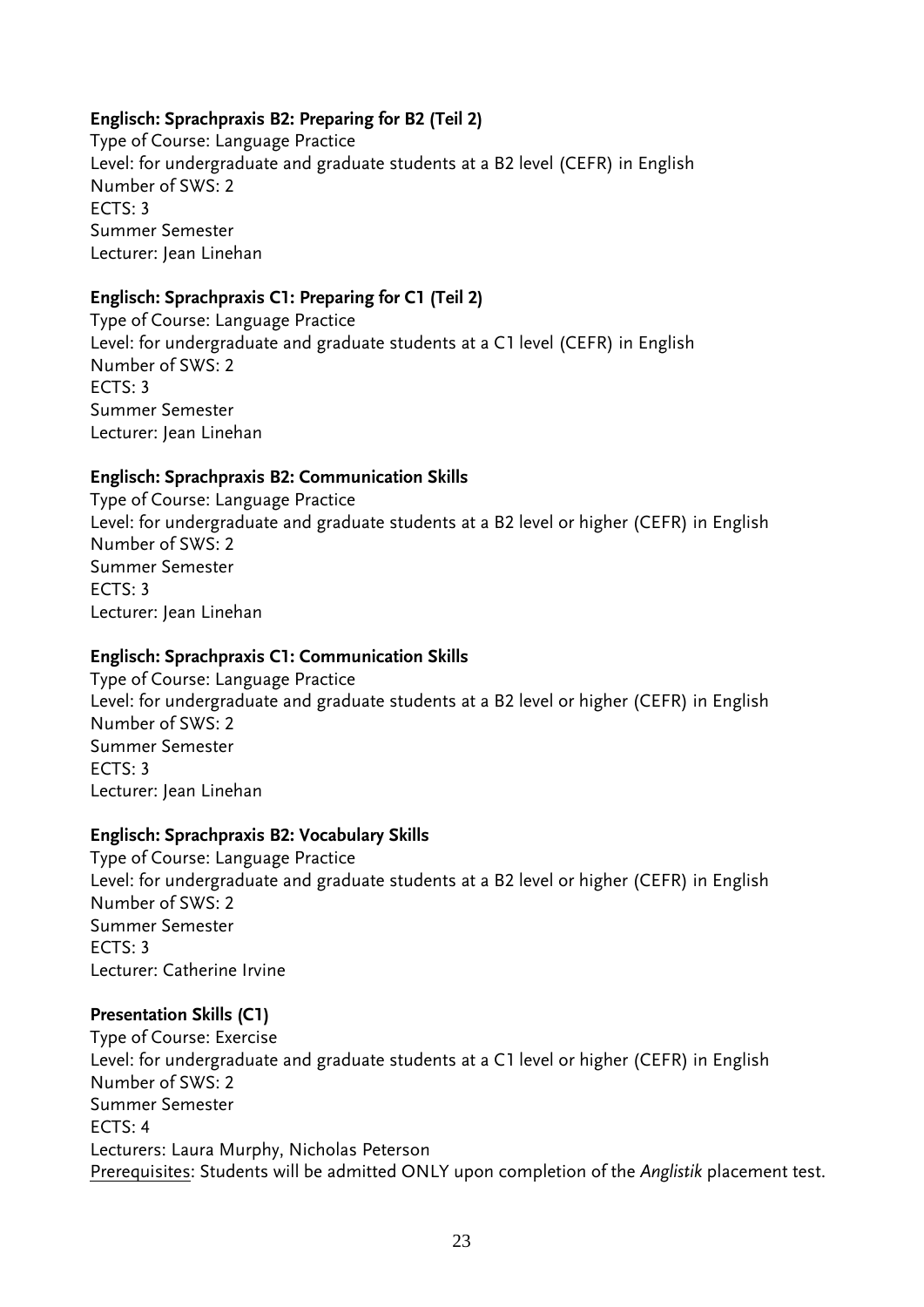## **Writing and Presenting Academic Papers in English**

Type of Course: Language Practice Level: for graduate students at a C1 level or higher (CEFR) in English Number of SWS: 2  $FCTS: 3$ Summer Semester: Block Seminar Lecturer: Catherine Irvine

## **Advanced Grammar Usage**

Type of Course: Practice Level: for undergraduate and graduate students at a C1 level or higher (CEFR) in English Number of SWS: 2 Summer Semester ECTS: 3 Lecturer: Laura Murphy Prerequisites: Students will be admitted ONLY upon completion of the *Anglistik* placement test.

## *Landeskunde* **US I**

Type of Course: Exercise Level: for undergraduate and graduate students at a C1 level (CEFR) in English Number of SWS: 1  $FCTS: 4$ Summer Semester Instructor: Catherine Irvine Prerequisites: Students will be admitted ONLY upon completion of the *Anglistik* placement test.

## *Landeskunde* **GB I**

Type of Course: Exercise Level: for undergraduate and graduate students at a C1 level (CEFR) in English Number of SWS: 1 ECTS: 4 Summer Semester Lecturer: Kenneth Wynne Prerequisites: Students will be admitted ONLY upon completion of the *Anglistik* placement test.

## **Conversation I-III**

Type of Course: Language Practice Number of SWS: 2  $FCTS: 1$ Summer Semester Lecturer: N.N. Note: The first class session takes place in the 3rd week of term.

**More information** can be found by contacting Catherine Irvine (catherine.irvine@unibamberg.de) or in UnivIs:<http://univis.uni-bamberg.de/>

▶ Select a semester from the drop-down menu in the upper right corner ▶ Lehrveranstaltungen einzelner Einrichtungen at the bottom left ▶ Sprachenzentrum ▶ Abteilung English